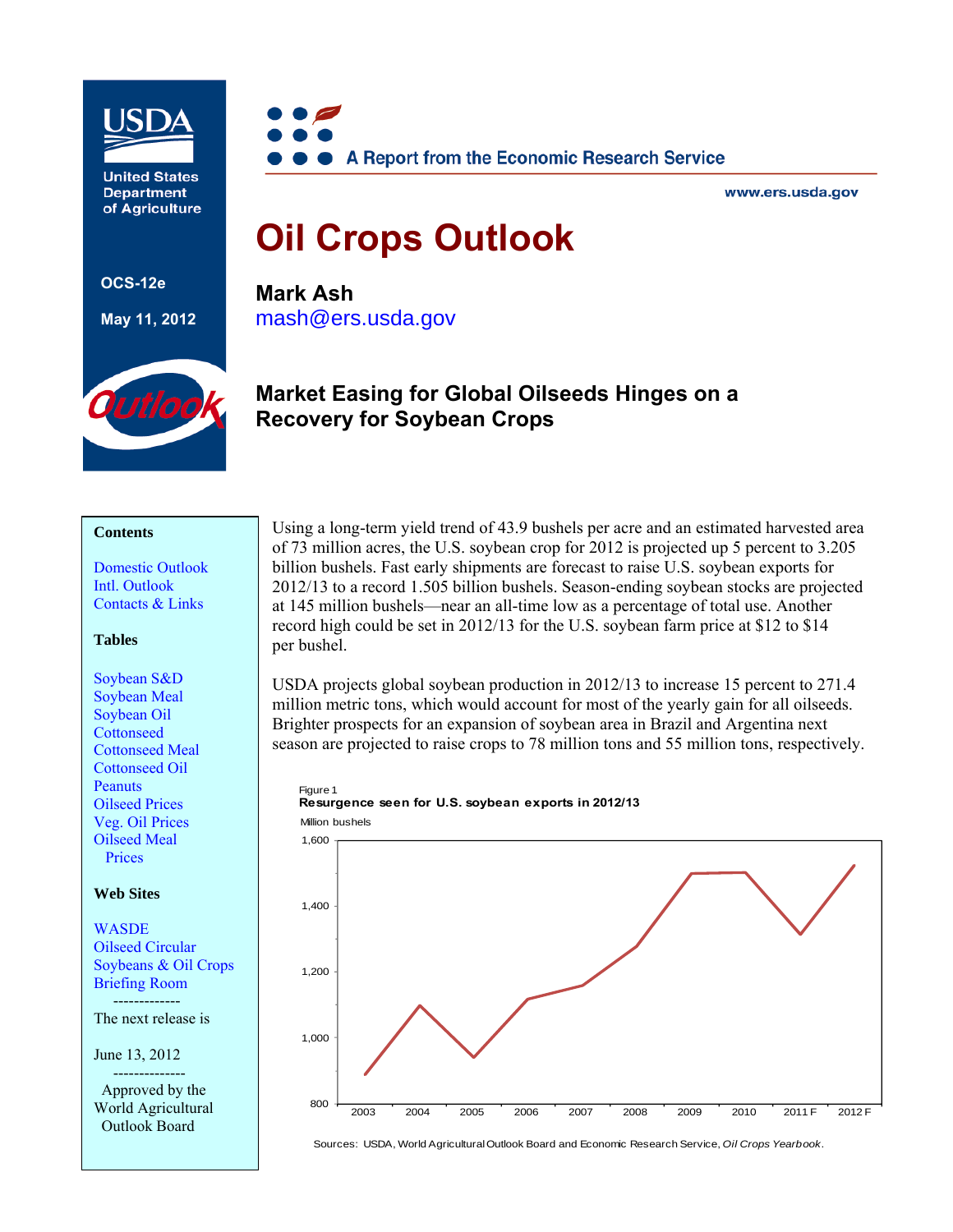## <span id="page-1-0"></span>*On Lower 2012 Acreage, U.S. Soybean Crop To Rise Moderately With a Better Yield*

U.S. intended acreage for soybeans in 2012 is down 1 percent to 73.9 million acres. In the Corn Belt this spring, farmers are substituting more corn area for soybeans, although acreage gains for soybeans in the Northern Plains and the South could partly offset that decline. Last year, a hot and dry summer in parts of the Midwest and early frosts for late-sown crops in the upper Midwest cut the national average soybean yield to 41.5 bushels per acre. Soybean yields could recover in 2012 (assuming average weather) to a long-term trend of 43.9 bushels per acre. On an estimated U.S. harvested area of 73 million acres, the 2012 soybean crop is projected up 5 percent from last year to 3.205 billion bushels, making it the thirdlargest on record.

Aided by historically warm weather for March and April, soybean planting this spring is off to one of the fastest starts ever. As of May 6, 24 percent of U.S. soybeans had been sown—more than double the usual rate. Planting might slow briefly with heavy rains across the upper Midwest in early May. But if the fast progress resumes, farmers might be able to maximize use of all available cropland and possibly reap yield benefits later in the growing season.

## *A Quicker Pace for Soybean Exports To Lead a Sharp Decline in Season-Ending Stocks*

U.S. soybean exports for the upcoming crop year could have a dramatically different trajectory than the current season. For 2012/13, soybean exports should accelerate quickly during next fall's harvest. By spring, the pace of shipments could just as suddenly deteriorate with a tapering off of domestic stocks, rising prices, and a rebound in South American supplies. USDA expects fast early shipments to raise U.S. soybean exports for 2012/13 to a record 1.505 billion bushels. In contrast, it has not been easy to make up a slow start in soybean exports last fall, when exports from South America were unusually large. Shipments for 2011/12 are forecast to a 3-year low of 1.315 billion bushels. Nonetheless, that export forecast was raised 25 million bushels this month as a seasonally firm pace is seen lasting throughout the summer.

A very competitive export market next season will draw a larger portion of the soybean supply away from domestic crushers. The domestic soybean crush for 2012/13 is seen rising only 10 million bushels to 1.655 billion. Processor margins would be pressured by higher costs for soybeans while the demand for soybean products weakens. Export markets for U.S. soybean meal could be undermined when U.S. soybean supplies become scarcer and foreign competition surges back. USDA projects a decline in U.S. soybean meal exports for 2012/13 to 8.4 million short tons from a revised 9.1 million in 2011/12. Domestic use of soybean meal is forecast modestly higher to 31.2 million short tons from 30.9 million in 2011/12. Exports of soybean oil may struggle to be more competitive next year, too. U.S. soybean oil exports are forecast 4 percent higher for 2012/13 to 1.25 billion pounds. A 2-percent increase in domestic soybean oil consumption (to 18.2 billion pounds) would lead a reduction in carryout stocks.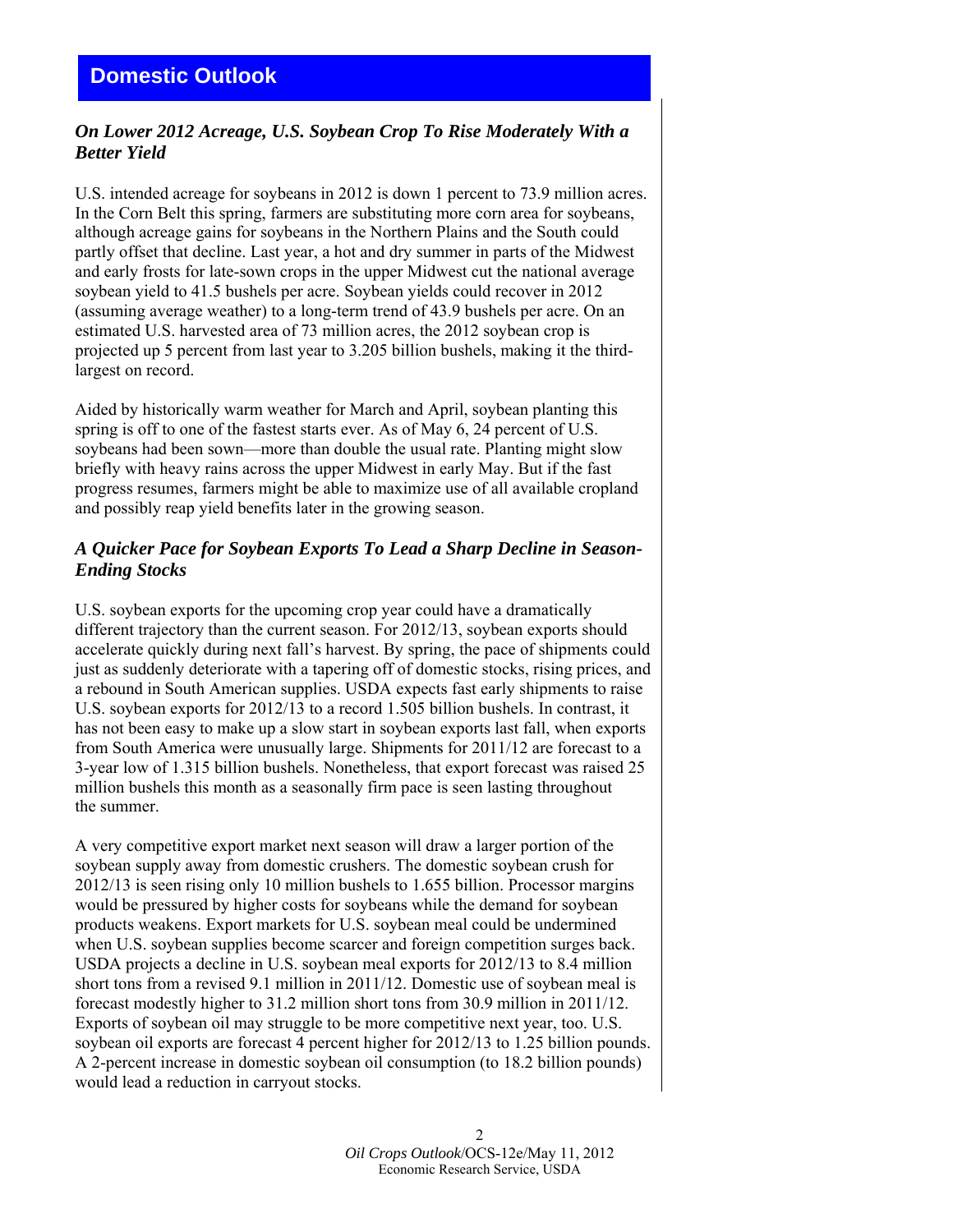More robust demand for soybeans will quickly draw down inventories in 2012/13. Season-ending soybean stocks are projected down to 145 million bushels from the 2011/12 forecast carryout of 210 million. The soybean carryout—as a percentage of total use—could fall toward an all-time low.

## *Record High Prices Needed for Rationing a Limited Supply of Soybeans*

Current soybean prices are up to the highest level since a July 2008 peak. Markets will be sensitive this summer to any weather-related threats to U.S. soybean yields. Even assuming normal yields, strong demand may very well push soybean prices in 2012/13 above this year's expected record at \$12.35 per bushel. At this time, many farmers can forward price soybeans for fall delivery at more than \$13 per bushel. For 2012/13, the U.S. season-average farm price for soybeans is expected at \$12.00- \$14.00 per bushel.

In April, prices for soybean meal averaged \$394 per short ton and only moderately below a June 2009 high of \$418. Any easing of soybean meal prices, however, may not gain momentum until midway through the 2012/13 marketing year. The 2012/13 average price for soybean meal is forecast at \$335-\$365 per ton, compared to \$360 per ton for 2011/12. Conversely, prices for soybean oil could continue to find support through a gradual decline in the global stocks of vegetable oil. USDA projects the 2012/13 average price for soybean oil at 52.5-56.5 cents per pound versus 53.5 cents for 2011/12.

## *Canola and Sunflowerseed To Regain Acreage With Better Sowing Conditions*

In the Northern Plains, soil conditions this spring have reverted to a more normal state. A lot more cropland would be sown than a year ago, when excessively wet fields prevented crop planting. Aided also by strong prices, the U.S. acreage for canola may surge 45 percent to a record 1.56 million acres. Higher acreage and a better yield could swell U.S. canola production in 2012 by 50 percent to 2.3 billion pounds. A larger domestic crop and a strengthening demand by China for Canadian exports might help to trim U.S. imports of canola to 1.46 billion pounds in 2012/13 from 1.7 billion this year. Total supplies of canola for 2012/13 would be 15 percent higher and could boost the domestic crush by 13 percent to 3.3 billion pounds.

Similarly, Northern Plains farmers plan to raise sown acreage for sunflowerseed by 17 percent in 2012 to 1.8 million acres. Assuming a modest rise in yields this year, the U.S. sunflowerseed crop would increase by 21 percent to 2.5 billion pounds. Sunflowerseed crushing for 2012/13 could improve to 1.3 billion pounds from 750,000 tons this season, although still far below earlier years. That could commence a restoration of sunflowerseed oil supplies in 2012/13. Exports of sunflowerseed oil in the current season are likely to fall to a 4-decade low. Higher U.S. imports of sunflowerseed oil (primarily from Argentina) have been needed this year to maintain domestic consumption.

## *Peanut and Cottonseed Crops May Improve With Less Adverse Weather*

In the South, soil moisture conditions are better for planting than they were a year ago, although some deficits remain in parts of the Southern Plains and the

> 3 *Oil Crops Outlook*/OCS-12e/May 11, 2012 Economic Research Service, USDA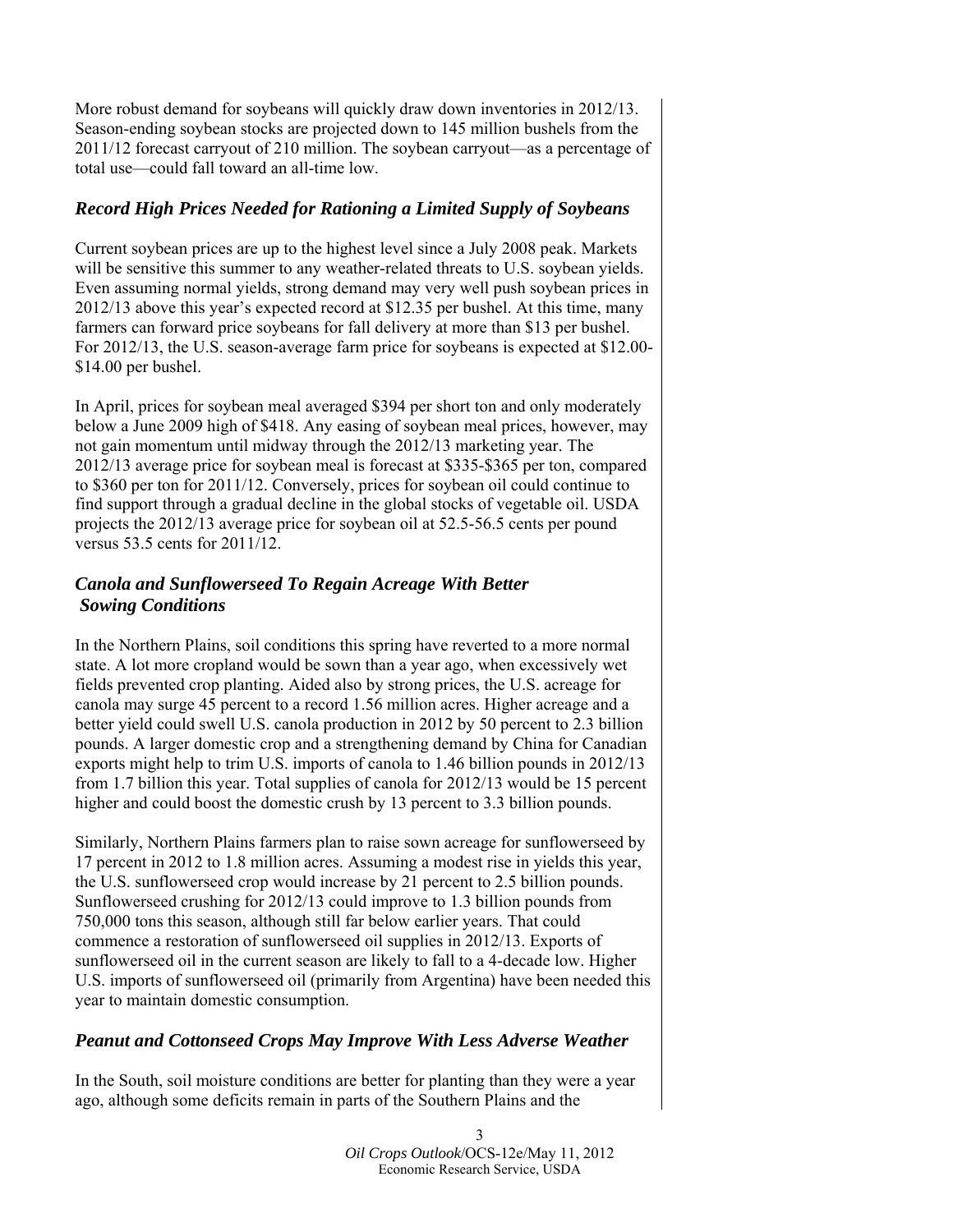Southeast. That could be a positive development for a recovery in peanut and cottonseed production this year.

Peanut prices soared in 2011/12 as a loss of sown acreage to cotton led to a sharply lower supply. Peanut farmers, particularly in the Southeast, are responding to the much tighter market by intending to raise 2012 acreage by 25 percent to 1.4 million acres. Higher peanut yields this year, particularly for Texas and Oklahoma, could result in a 30-percent increase in production to 4.7 billion pounds. While this would help support growth in domestic consumption and exports of peanuts, many of the additional supplies would go to shore up inventories, which are likely to decline to a 9-year low in 2011/12. Year-ending stocks for peanuts in 2012/13 are expected to increase 29 percent to 1.2 billion pounds.

U.S. planting intentions for cotton this year are down 11 percent to 13.2 million acres as farmers are favoring production of corn and soybeans. Despite lower sown acreage for cotton, harvested area may actually increase in 2012 by 11 percent. Last year, record-setting heat and drought in the Southwest led to a wave of cotton abandonment. Of the cotton acreage sown in Texas last year, nearly 60 percent was never harvested. The percentage of cotton harvested in 2012 should be considerably better and yields will likely recover, also. That combination may raise U.S. cottonseed production for 2012/13 to 6 million short tons from 5.4 million in 2011/12. A much improved Texas crop this year may account for nearly all of the forecast increase in U.S. cottonseed production. A higher cottonseed supply could help to boost 2012/13 crushing to 2.5 million tons from an estimated 2.4 million this year. U.S. exports of cottonseed may also recover to 300,000 tons next season against this year's depressed level of 160,000 tons.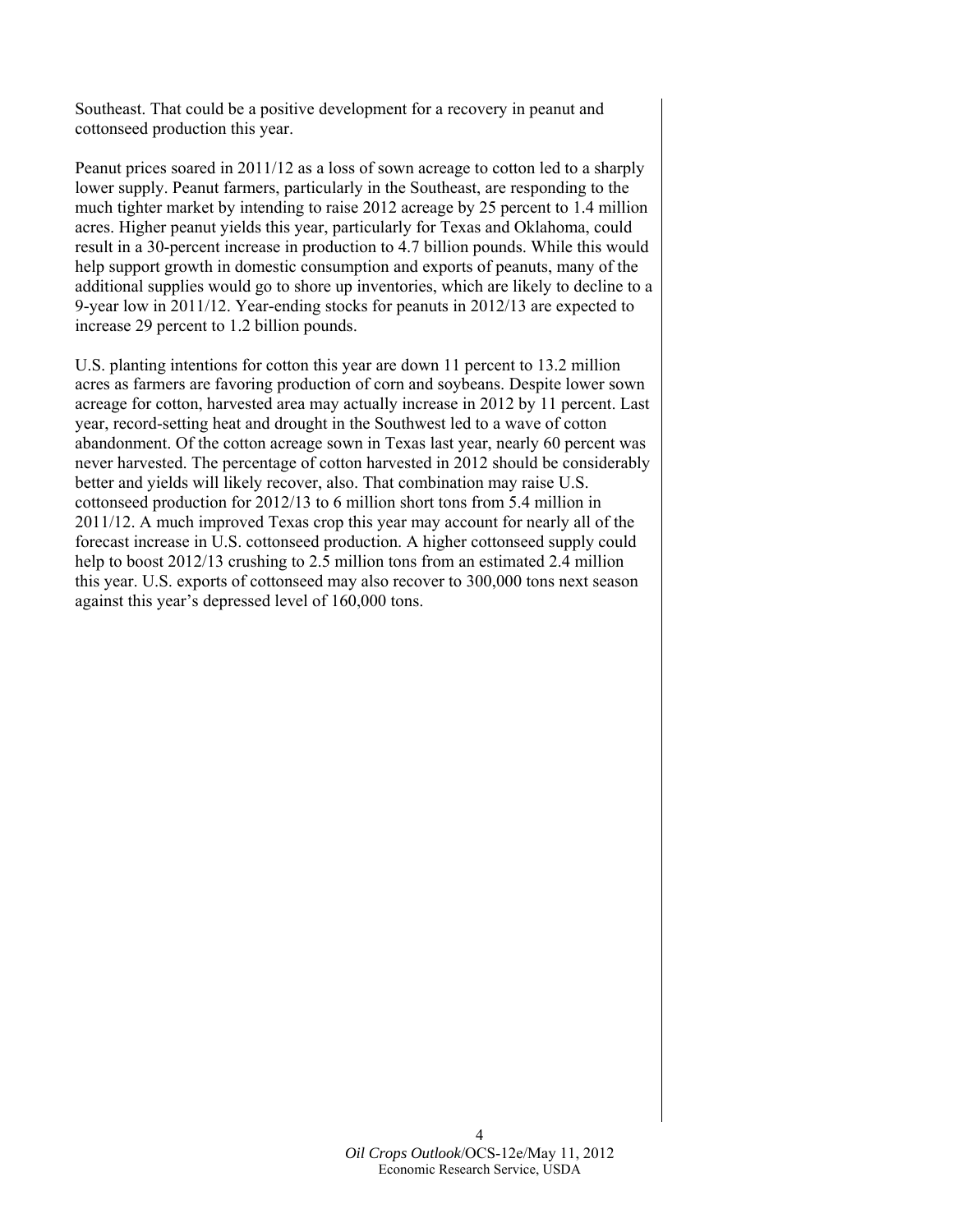# <span id="page-4-0"></span>**International Outlook**

#### Million metric tons Figure 2 **Larger soybean crops to lead gains in global oilseeds production for 2012/13**



## *Soybean Market To Tighten Before a Rebound in 2012/13 Crop Production*

There should be a strong worldwide recovery in soybean output next year. USDA projects global soybean production in 2012/13 to increase 15 percent to 271.4 million metric tons, which would account for most of the yearly gain for all oilseeds. Even so, almost a year could pass before the supply situation would materially ease. Later this fall, low soybean inventories in South America will last for only a short period. For months afterward, importers would be almost entirely dependent on U.S. soybean exports until February 2013, when new-crop supplies from South America would become available. The U.S. market share of global soybean exports in 2012/13 could edge up to 42 percent from 40 percent this year. Even then, excellent South American crops are needed next year just to prevent another decline in global ending stocks, which for 2011/12 are forecast down 24 percent. By September 2013, soybean inventories could be restored to 58.1 million tons (up 9 percent) with the projected improvement in world crops. In the interim, the supply outlook could force soybean prices high enough to stimulate more production and ration consumption in some countries. For 2012/13, a 7-percent increase in global soybean imports is expected to 95.8 million tons, with a dominant share of the gain for China. By comparison, the increase for global trade in soybean meal for 2012/13 may be only 1.5 percent to 58.6 million tons. Two key factors largely explain the discrepancy. First, China is a major soybean importer but typically imports only a small volume of soybean meal. Second, soybean meal consumption in the European Union (EU-27) (which is the top import market for soybean meal) may not grow much at all next year.

In Brazil, record-high soybean prices have considerably brightened prospects for an expansion of soybean area in 2012/13. An outlook for tight soybean supplies and

> *Oil Crops Outlook*/OCS-12e/May 11, 2012 Economic Research Service, USDA

5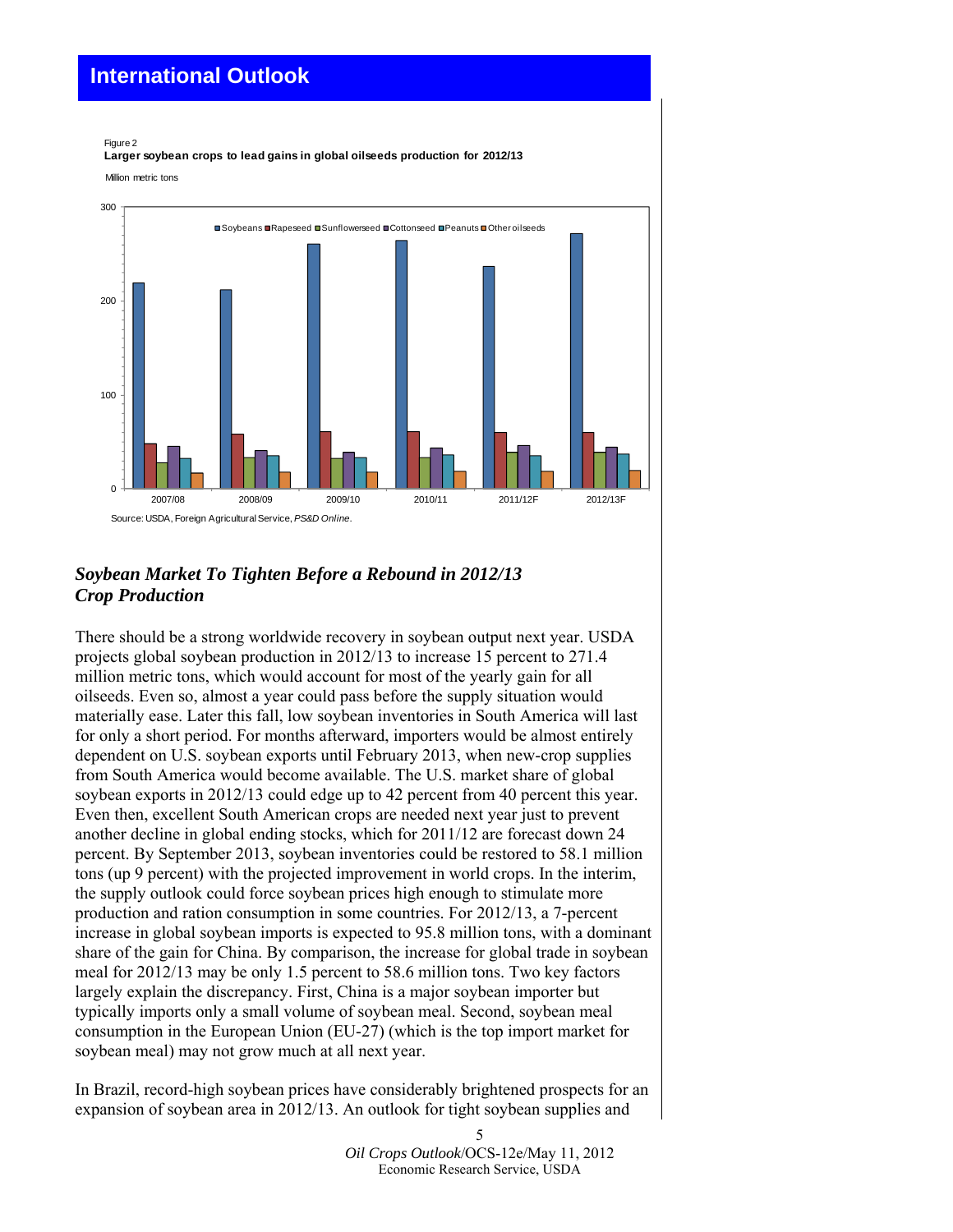record corn crops in Brazil and the United States should begin to strengthen the position of soybeans versus corn in their respective March 2013 futures contracts. A favorably strong price ratio could expand soybean area in Brazil by 6 percent to 26.5 million hectares. On that higher area, the soybean yield trend for Brazil suggests a potential crop of 78 million tons, up from this year's drought-reduced harvest of 65 million. Despite a gain for Brazilian soybean production, the increase in total supply for 2012/13 could be limited to only 3.2 million tons by sharply lower carryover stocks. Demand for Brazilian soybeans would grow moderately. Brazil's domestic soybean crush is seen up 2 percent to 36.8 million tons. In contrast, low stocks and strong U.S. competition could reduce soybean exports from Brazil sharply in the first half of 2012/13. An upswing for the second half of the year might be unable to make up the difference. Soybean exports from Brazil in 2012/13 are forecast to decline to 34.2 million tons from 35.7 million this year. Exports of soybean meal from Brazil could also decline—to 13.9 million tons from 14.3 million in 2011/12. A 3-percent gain in domestic consumption could outstrip the growth in soybean meal output.

Similarly, in Argentina, the outlook for soybeans in 2012/13 looks clearly superior to other crop alternatives, particularly wheat and to a lesser extent corn and cotton. Argentine harvested area for soybeans is anticipated 11 percent higher to 19.7 million hectares. Late last year, extreme heat and drought devastated soybean yields throughout Argentina, slashing the 2011/12 crop to a 3-year low of 42.5 million tons. Assuming that Argentine soybean area and yields rebound, production for 2012/13 could increase to 55 million tons from 42.5 million this year. Export trade with China and other countries could pick back up in 2012/13 to 10.1 million tons versus 8.5 million this season. Growth in domestic crushing could resume with a 6 percent increase to 39.8 million tons. Argentine exports of soybean meal would rebound 2 percent to 29.8 million tons—nearly half of world trade.

Record high soybean prices in India this year will encourage some shifting of cropland from cotton to soybeans. With abundant reserves of grains in the country, farmers may also find oilseeds production a more attractive alternative. Harvested soybean area is expected to increase 5 percent in 2012/13 to 10.8 million hectares. Provided India's summer monsoon deposits a normal amount of precipitation on the crop, soybean production in the country could reach a record 11.4 million tons. Historically, India has produced surpluses of soybean meal and been a major exporter. In recent years, though, rapid growth in domestic consumption has curtailed the soybean meal trade from India, which is seen slipping to 4.2 million tons in 2012/13 from 4.4 million this year.

Strengthening feed demand in China this year has led to a growing deficit of corn in the country. Domestic corn prices have surged, prompting China to boost state reserves by raising its corn import quota. That may also lead China's farmers this spring to shift more cropland into corn production from soybeans. The subsequent decline in domestic production of soybeans (down 3 percent to 13.1 million tons) would enhance China's import requirements. More soybeans are crushed in China than in any other country. Soybean imports for 2012/13 are projected up to 61 million tons from a revised 2011/12 forecast of 56 million tons.

While soybean consumption in China may continue to grow unchecked next year, in other importing countries supply rationing is more likely. In particular, the higher costs would constrain EU-27 demand for soybean meal. An ongoing economic

> *Oil Crops Outlook*/OCS-12e/May 11, 2012 Economic Research Service, USDA

6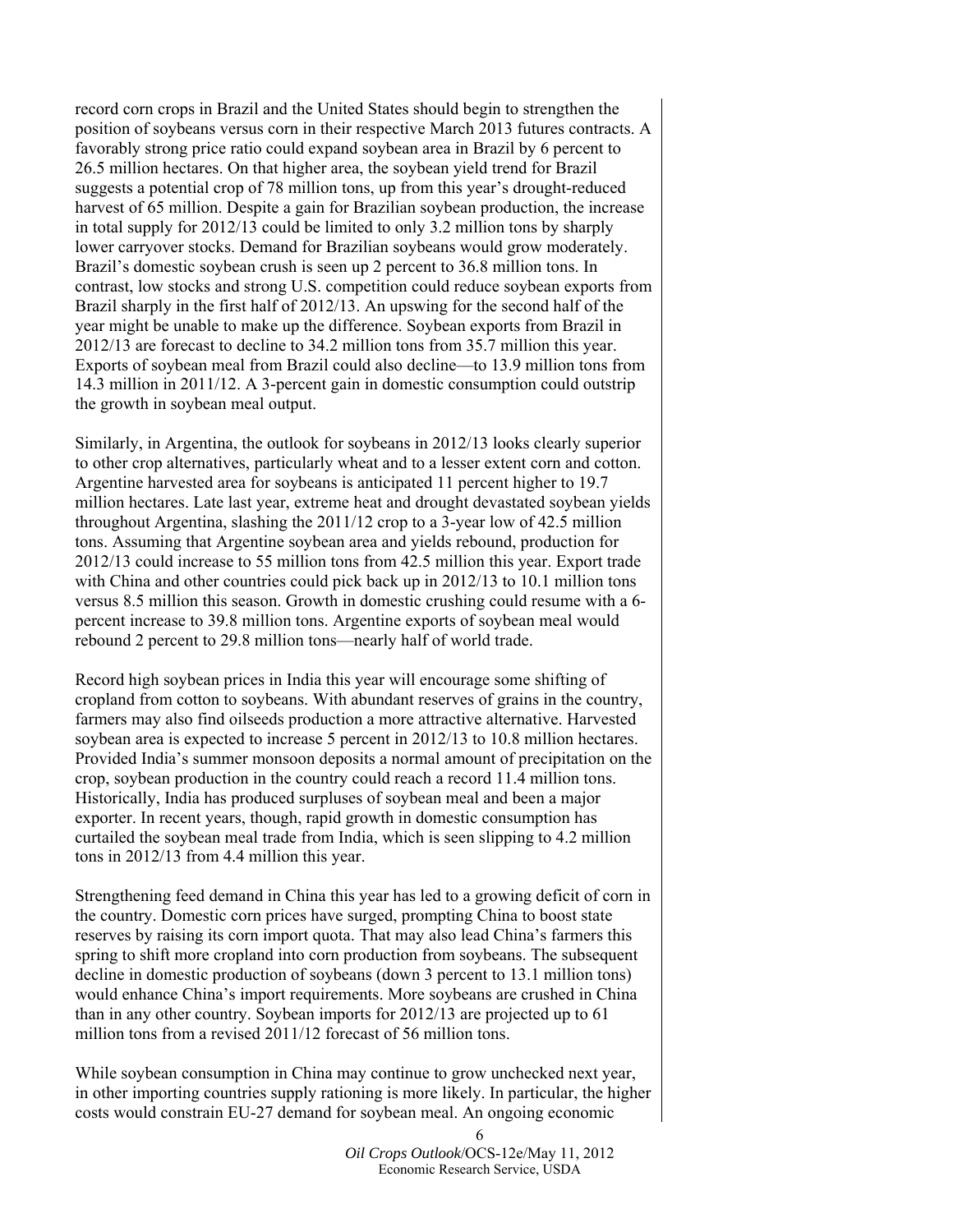recession in several EU countries would also temper demand for protein meal. No increases are seen in 2012/13 for EU imports of either soybeans (11 million tons) or soybean meal (21.9 million tons). Anemic growth is also likely for soybean meal consumption and trade by Japan, South Korea, and Taiwan.

## *Rapeseed Market Outlook for 2012/13 Squeezed With Static Crops, Growing Demand*

Global rapeseed production in 2012/13 is expected nearly unchanged at 60.4 million tons as disappointing crops in Europe offset record harvests in Canada and Australia. Overall consumption of rapeseed keeps on rising, so global stocks would decline for the third consecutive year. World rapeseed stocks are seen plummeting by one-third to 2.9 million tons—a 9-year low.

By April, soil moisture conditions in northern Europe were improving, following below-average precipitation throughout the fall and winter. But EU-27 rapeseed crops had already suffered harm, particularly in major growing regions of northwestern Poland, northeastern France, northern Germany, and the countries along the lower Danube River (Hungary, Romania, and Bulgaria). Sown last fall in the absence of much topsoil moisture, rapeseed crops throughout Europe were never well established. Poor crop emergence left them more vulnerable to cold weather, which followed in early February. Over a 10-day period, bitterly cold temperatures and a lack of protective snowcover led to widespread crop losses for winter rapeseed. Crop abandonment would depress EU harvested rapeseed area in 2012/13 to 6 million hectares from 6.6 million last year. Lower area is pushing down the forecast of EU rapeseed production this year to 18 million tons from 19.1 million in 2011/12. At the same time, minimal carryover stocks will be available to cushion the output losses. Supplementing EU rapeseed supplies with imports is also complicated by likely smaller harvests for major trade partners in Ukraine and Russia. Projected EU rapeseed imports for 2012/13 may slip to 2.9 million tons from 3 million in 2011/12. European rapeseed prices have spiked on the prospects for lower supplies, which will pressure EU processing margins later this year. The EU rapeseed crush for 2012/13 may decline 2 percent from the previous year to 20.9 million tons.

Similarly, winter rapeseed production in Ukraine was hurt by a dry autumn and several cold spells with minimal snowcover. Close to 70 percent of Ukraine's sown rapeseed area was affected by winterkill, which slashes the estimate of 2012 harvested area by 47 percent from the previous year to 450,000 hectares. Ukraine rapeseed production would be more than halved this year to 700,000 tons from 1.5 million last year. Lower rapeseed exports from Ukraine are highly likely in 2012/13.

Despite a record canola harvest in Canada last year, robust use of the crop has supported a high price. Harvested area of canola for Canada may expand 8 percent in 2012 to a record 8.05 million hectares. Even though farmers in the Canadian prairies will concurrently raise the area grown to wheat and barley, a sharp decline of fallow acreage will allow for an expansion in both the grains and oilseeds area. A large increase in canola area is seen for Manitoba, where spring flooding last year prevented many fields from being sown. Prairie soil conditions this spring are considerably better for planting than a year ago as snowfall over the winter was

> 7 *Oil Crops Outlook*/OCS-12e/May 11, 2012 Economic Research Service, USDA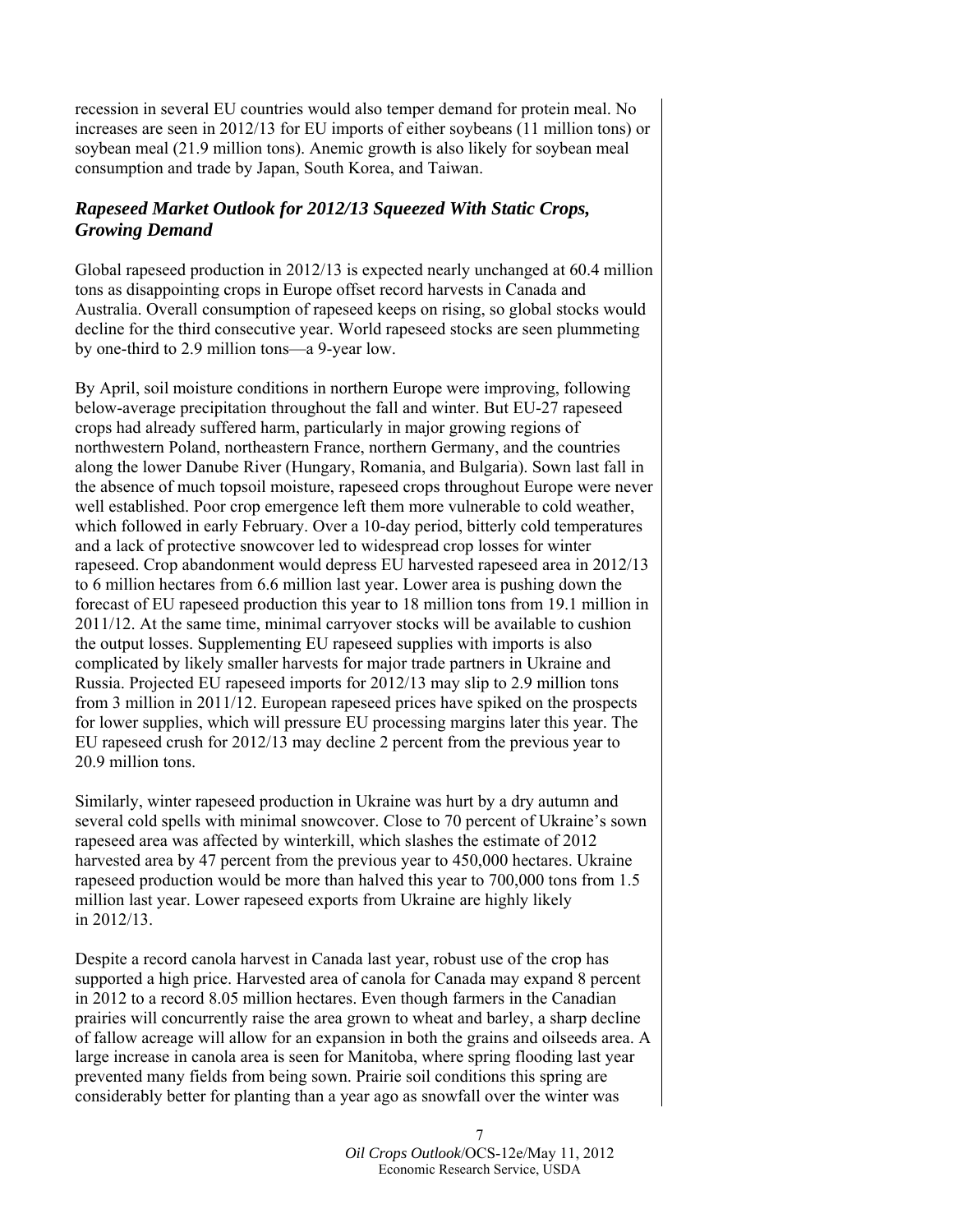below average. Canada's 2012/13 canola crop may eclipse last year's record of 14.2 million tons with an increase to 15.4 million. However, that may spawn only a 1 percent increase in the total supply of canola for 2012/13, as beginning stocks could be slashed by more than half of their previous level. More domestic processing capacity is being added, too, and may aid a modest gain in the 2012/13 crush to 6.9 million tons from 6.7 million this year. Even such a minor increase in domestic use might not allow for any expansion in canola exports, which could stabilize around this year's expected 8.4 million tons. Little improvement in Canada's season-ending canola stocks is likely next year from this year's tight expected carryout.

Likewise, in Australia, prices are more attractive for canola than for wheat and barley. Crop rotation considerations will also facilitate a shift into canola production after last year's record wheat area for the country. Planting of canola is now underway in Australia, with the 2012/13 area expected to expand 11 percent to 2 million hectares. Australia's new-crop canola production is projected up to 3.25 million tons from last year's record harvest of 2.9 million. Import demand by China and the EU could pull up Australian 2012/13 exports to 2.4 million tons from 2.15 million this year and prevent little accumulation of stocks.

China's domestic production of rapeseed is anticipated to remain even with last year's crop at 13 million tons as a modestly higher yield offsets a small decline in area. Chinese farmers favored growing wheat last fall, which has lower production costs and generally better returns than rapeseed. In recent years, rapeseed crushing capacity in China has expanded and—with less than 40 percent in operation—is substantially underused. Absent gains in the domestic crop, the best way to better utilize that crushing capacity is to accept more rapeseed imports. That can be a more regular occurrence now with the addition of new crushing plants in areas where rapeseed is not grown (and thereby not affected by the phytosanitary restrictions on imports from Canada). Nevertheless, limited export supplies from Canada and Australia may allow only a modest gain in 2012/13 rapeseed imports for China (to 2.1 million tons from 1.8 million this year).

## *Sunflowerseed Output May Exceed Last Year's Record With Area From Failed Winter Crops*

Global sunflowerseed production for 2011/12 was an all-time high of 39.1 million tons. Production for 2012/13 may be only slightly less at 38.9 million tons as a smaller crop for Russia is partly offset by a gain for Argentina. In Russia last year, dry spring conditions limited the planting of spring wheat and swelled sunflowerseed area to a record 7.2 million hectares. Planting conditions in Russia this spring are more normal, so the sunflowerseed area may recede to 7 million hectares. Sunflowerseed yields in Russia may also slip compared to last year's record high and lower the 2012/13 harvest by 12 percent to 8.5 million tons. Reduced supplies could trim the country's sunflowerseed crush by 6 percent to 7.5 million tons.

Although Ukraine had a record sunflowerseed harvest last year, the change in the area for 2012 could be minimal. Considerably more cropland will be available for spring crops—particularly corn and sunflowers—with a replanting of failed winter grains. Sunflowerseed area for Ukraine is expected to expand by 200,000 hectares this year to 6 million. Provided normal growing conditions, Ukraine may equal last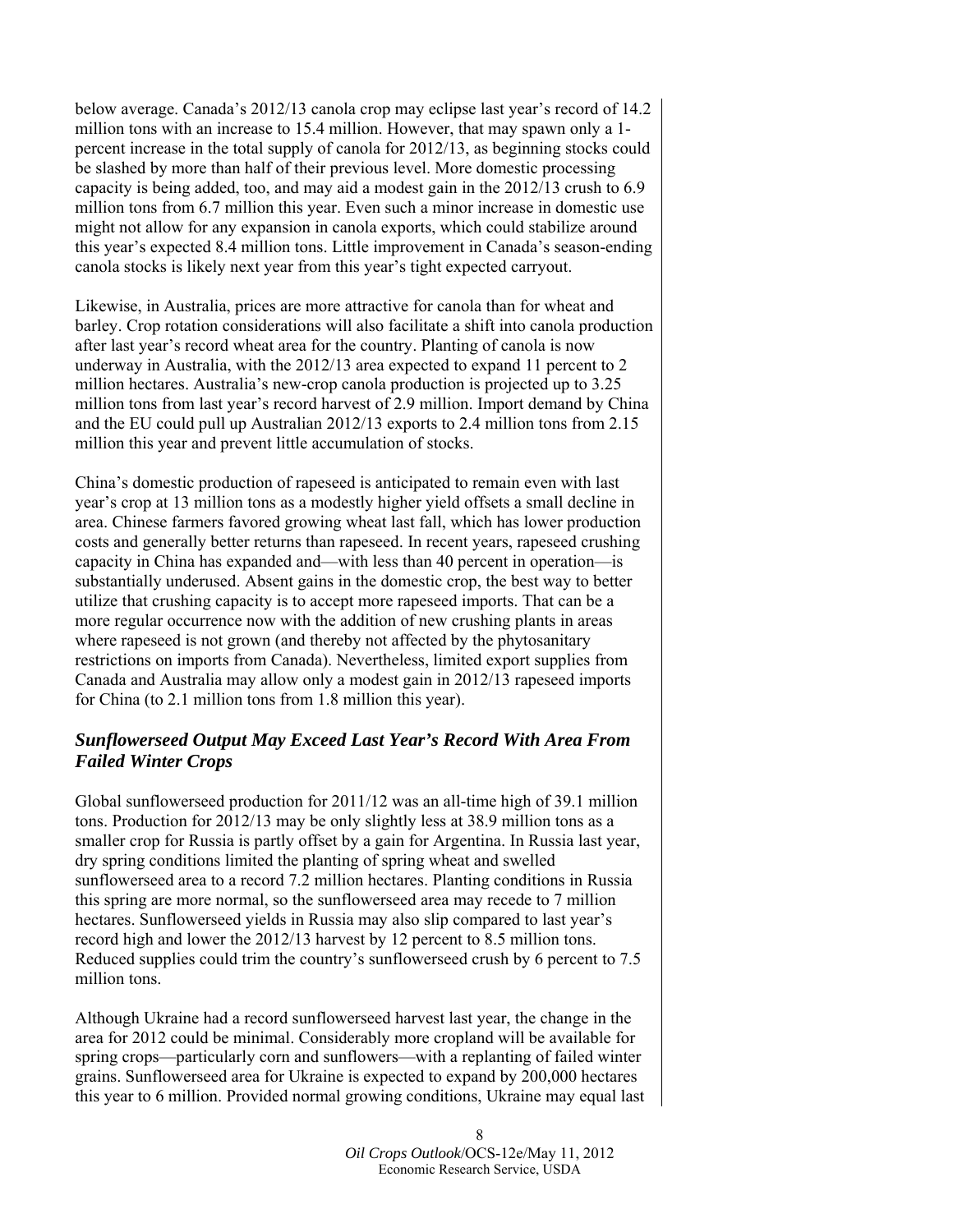year's record sunflowerseed crop of 9.5 million tons. Processors would be able to crush up to 9.3 million tons of sunflowerseed.

A common theme resonating throughout Europe this year is the replanting of damaged winter grain crops with spring crops. Led by an increase for Romania, EU sunflowerseed area is seen up 3 percent in 2012 to 4.35 million hectares. Production of sunflowerseed for the EU as a whole is expected at 8.1 million tons, a slight reduction from last year's crop of 8.2 million. Higher imports of sunflowerseed could let EU processors expand crushing a little. But the main source of additional sunflowerseed oil supplies would likely to come from higher EU imports of the oil.

In 2011/12, drought ruined many crops in Argentina but the sunflowerseed crop was mostly unscathed. For 2012/13, a global shortage of oilseeds will encourage Argentine farmers to raise production, including sunflowerseed. Harvested area for sunflowerseed in Argentina is expected to increase 10 percent next year to 2 million hectares—a 5-year high. With normal yields, Argentine sunflowerseed production is projected to increase to 4 million tons for 2012/13 from 3.4 million this year. Nearly all sunflowerseed in Argentina is crushed domestically with the resulting oil and meal shipped to Europe and other countries.

## *Global Production of Cottonseed May Retreat From 2011/12 Peak*

A worldwide deficit of cotton last year elicited a strong supply response. The subsequent glut of the commodity should scale back crops this year for many of the major cotton-producing countries excluding the United States. As a result, global production of cottonseed would decline 4.5 percent from last year's record to 44.5 million tons. For top-producing China, sharply lower cotton prices this year may reduce sown area in the country by 10 percent. Steady yields in China would reduce 2012 cottonseed production by 9 percent to 12 million tons. Similarly, cotton area in India this year could decline 10 percent from the 2011/12 record to 11 million hectares. Indian cottonseed production for 2012/13 would be cut to 10.6 million tons from 11.3 million last year. Smaller crops for both countries would curtail their domestic use and the output of cottonseed oil and meal.

## *Tighter Competing Oils Supplies May Benefit Palm Oil Share of World Vegetable Oil Trade*

In 2012/13, moderate production gains for the major oilseeds will hone a keen interest in palm oil by the world's vegetable oil importers. Global palm oil trade is expected 4 percent higher next season to 40.4 million tons. In contrast, exports of soybean oil and rapeseed oil may decline slightly. Other than palm oil, only sunflowerseed oil may register a significant increase in exports for 2012/13.

Despite larger crops in Argentina next year, vegetable oil exports from the country may continue to decline. Growing use for biodiesel (both for exports to Europe and a domestic quota) may trim Argentine soybean oil exports by 5 percent in 2012/13 to 4.1 million tons. Last month, in retaliation for nationalization of a Spanish petroleum producer in Argentina, Spain ordered that only EU-produced biodiesel would qualify toward the country's biofuel blending requirements. Other European countries could replace the biodiesel imports for Spain but would create a deficit for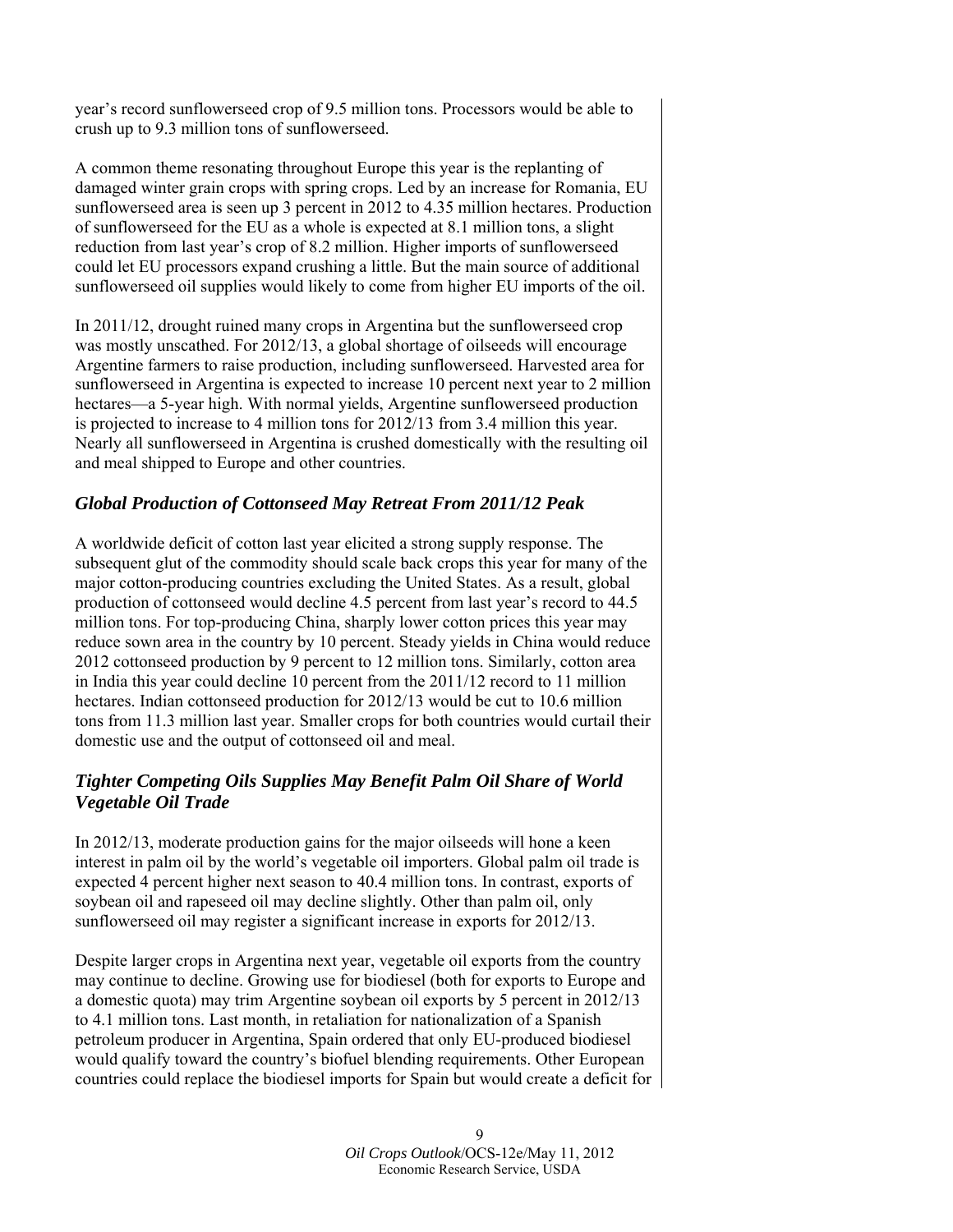their own national biofuel targets. These countries would then likely expand imports of cheaper Argentine biodiesel by an amount equivalent to Spain's reduction.

In the EU, losses for domestic oilseed crops will encourage more imports of vegetable oil. The main increases for imports will be for sunflowerseed oil and palm oil, which are seen increasing by 22 percent to 1.5 million tons and 4 percent to 5.5 million tons, respectively. A shortage of domestically produced vegetable oil will put even more stress onto EU producers of biodiesel. Rising fuel blending targets and inadequate feedstock for domestic biodiesel production will continue to extend market inroads for biodiesel imports (particularly from Argentina and Southeast Asia).

Indonesia is the world's top producer and exporter of vegetable oil. The main Indonesian commodity is palm oil with 2012/13 output projected to increase by 6 percent to 27 million tons. Indonesian palm oil exports for 2012/13 are forecast at 19 million tons from 18 million in 2011/12. The increase would supply more than half of the increase for all world trade in vegetable oils next year.

Palm oil production in Malaysia may increase by only 1.6 percent in 2012/13 to 19 million tons. Unlike Indonesia, Malaysia is almost at its limit for arable oil palm area. But Malaysian palm oil production can still expand with higher productivity. A high level of rainfall over the past 6 months will benefit Malaysian oil palm yields. Malaysian exports of palm oil may make only a modest contribution to the global market, though. Palm oil shipments from Malaysia are forecast just 1 percent higher for 2012/13 to 16.9 million tons.

A small (200,000 tons) gain in India's domestic oilseeds production this year may generate only a minimal increase in vegetable oils output. In contrast, Indian consumption of vegetable oil for 2012/13 could expand by 800,000 tons (to 17.6 million tons). Higher imports would then become India's primary means for raising vegetable oil consumption. Imports of palm oil would account for the largest share of India's higher trade, which are expected to rise to 7.7 million tons from 7.25 million in 2011/12. However, comparatively higher prices could trim Indian imports of soybean oil in 2012/13 by 4 percent to 770,000 tons.

In China, soybean oil is the most widely consumed vegetable oil. Soybean oil imports for 2012/13 are forecast up 8 percent to 1.3 million tons. But palm oil is the leading imported oil due to an absence of domestic production. China's imports of palm oil are expected to rise 3 percent in 2012/13 to 6.5 million tons.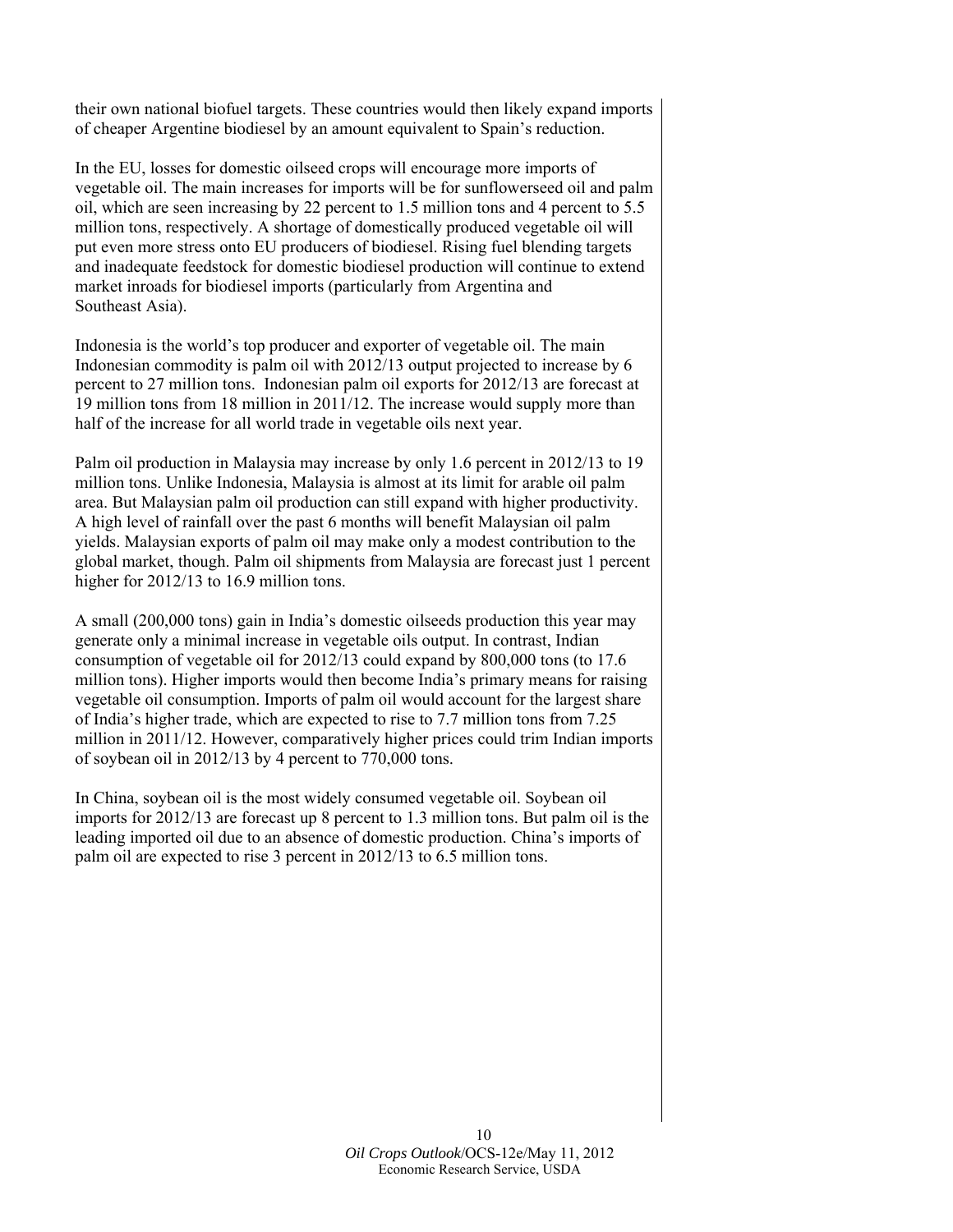## <span id="page-10-0"></span>**Contacts and Links**

#### **Contact Information**

Mark Ash (soybeans, vegetable oils), (202) 694-5289, [mash@ers.usda.gov](mailto: mash@ers.usda.gov) Verna Daniels (web publishing), (202) 694-5301, [vblake@ers.usda.gov](mailto: vblake@ers.usda.gov)

#### **Subscription Information**

 Subscribe to ERS' e-mail notification service at [http://www.ers.usda.gov/updates/](http://www.ers.usda.gov/Updates/) to receive timely notification of newsletter availability. Printed copies can be purchased from USDA Order desk by calling 1-800-363-2068 (specify the issue number).

To order printed copies of the five field crop newsletters—cotton and wool, feed, rice, oil crops, and wheat—as a series, specify series SUB-COR-4043.

#### *Data*

Monthly tables from *Oil Crops Outlook* are available in Excel (.xls) spreadsheets at [http://www.ers.usda.gov/briefing/soybeansoilcrops/Data/data.htm.](http://www.ers.usda.gov/briefing/soybeansoilcrops/Data/data.htm) These tables contain the latest data on the production, use, imports, exports, prices, and textile trade of cotton and other fibers.

## *Recent Reports*

*Economic Analysis of Base Acre and Payment Yield Designations Under the 2002 U.S. Farm Act* evaluates farmers' decisions to designate base acres under the 2002 Farm Act. Findings suggest that decisionmakers responded to economic incentives in their designations of base acres by selecting those options that resulted in the greatest expected flow of program payments, <http://www.ers.usda.gov/publications/ERR12/>. See also *Farm Program Acres* for the county-level farm program and planted acreage data used in the report, which can be downloaded and mapped. <http://www.ers.usda.gov/data/baseacres/>

## *Related Websites*

Oil Crops Outlook, <http://usda.mannlib.cornell.edu/MannUsda/viewDocumentInfo.do?documentID=1288> WASDE, <http://usda.mannlib.cornell.edu/MannUsda/viewDocumentInfo.do?documentID=1194> Oilseed Circular, [http://www.fas.usda.gov/oilseeds\\_arc.asp](http://www.fas.usda.gov/oilseeds_arc.asp) Soybeans and Oil Crops Briefing Room, <http://www.ers.usda.gov/briefing/soybeansoilcrops/>

The U.S. Department of Agriculture (USDA) prohibits discrimination in all its programs and activities on the basis of race, color, national origin, age, disability, and, where applicable, sex, marital status, familial status, parental status, religion, sexual orientation, genetic information, political beliefs, reprisal, or because all or a part of an individual's income is derived from any public assistance program. (Not all prohibited bases apply to all programs.) Persons with disabilities who require alternative means for communication of program information (Braille, large print, audiotape, etc.) should contact USDA's TARGET Center at (202) 720-2600 (voice and TDD). To file a complaint of discrimination write to USDA, Director, Office of Civil Rights, 1400 Independence Avenue, S.W., Washington, D.C. 20250-9410 or call (800) 795-3272 (voice) or (202) 720-6382 (TDD). USDA is an equal opportunity provider and employer.

#### **E-mail Notification**

Readers of ERS outlook reports have two ways they can receive an e-mail notice about release of reports and associated data.

• Receive timely notification (soon after the report is posted on the web) via USDA's Economics, Statistics and Market Information System (which is housed at Cornell University's Mann Library). Go to [http://usda.mannlib.cornell.edu/Ma](http://usda.mannlib.cornell.edu/MannUsda/aboutEmailService.do) nnUsda/aboutEmailService.do and follow the instructions to receive email notices about ERS, Agricultural Marketing Service, National Agricultural Statistics Service, and World Agricultural Outlook Board products.

• Receive weekly notification (on Friday afternoon) via the ERS website. Go to

<http://www.ers.usda.gov/Updates/> and follow the instructions to receive notices about ERS outlook reports, *Amber Waves* magazine, and other reports and data products on specific topics. ERS also offers RSS (really simple syndication) feeds for all ERS products. Go to [http://www.ers.usda.gov/rss/ t](http://www.ers.usda.gov/rss/)o get started.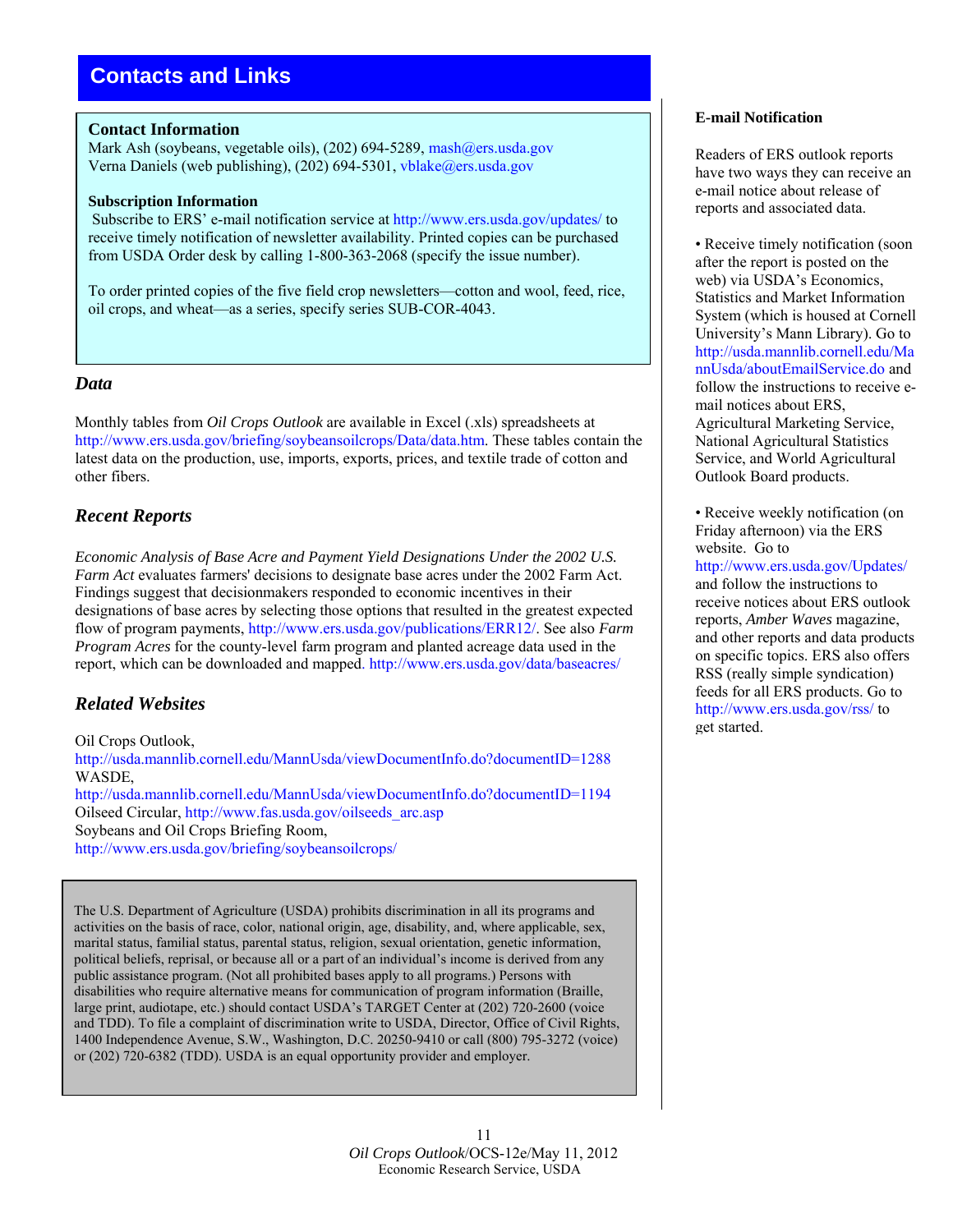#### <span id="page-11-0"></span>Table 1--Soybeans: Annual U.S. supply and disappearance

|                        | Area                      |           | Yield |                  | <b>Supply</b> |         |       |       |                                      | Use   |       |        |
|------------------------|---------------------------|-----------|-------|------------------|---------------|---------|-------|-------|--------------------------------------|-------|-------|--------|
| Year begin.            | Planted                   | Harvested |       | <b>Beginning</b> |               |         |       | Crush | Seed feed                            |       |       | Ending |
| Sept. 1                |                           |           |       | stocks           | Production    | Imports | Total |       | & residual Exports                   |       | Total | stocks |
|                        | ------Million acres------ |           |       |                  |               |         |       |       | -Million bushels-------------------- |       |       |        |
| 2010/11                | 77.4                      | 76.6      | 43.5  | 151              | 3.329         | 14      | 3.495 | 1.648 | 130                                  | 1.501 | 3.280 | 215    |
| $2011/12$ <sup>1</sup> | 75.0                      | 73.6      | 41.5  | 215              | 3,056         | 15      | 3.286 | 1.645 | 116                                  | 1.315 | 3,076 | 210    |
| $2012/13^2$            | 73.9                      | 73.0      | 43.9  | 210              | 3.205         | 15      | 3.430 | 1.655 | 125                                  | 1.505 | 3.285 | 145    |

#### Soybeans: Quarterly U.S. supply and disappearance

|                |           | <b>Supply</b> |         |         |             | Use                     |                 |
|----------------|-----------|---------------|---------|---------|-------------|-------------------------|-----------------|
|                | Beginning |               |         |         | Crush, seed |                         | Ending          |
|                | stocks    | Production    | Imports | Total   | & residual  | Total<br><b>Exports</b> | stocks          |
| 2010/11        |           |               |         |         |             |                         |                 |
| Sep-Nov        | 150.9     | 3,329.2       | 3.7     | 3,483.8 | 587.7       | 618.0<br>1,205.7        | 2,278.1         |
| Dec-Feb        | 2,278.1   | ---           | 4.9     | 2,283.0 | 481.2       | 1,034.2<br>553.0        | 1,248.8         |
| Mar-May        | 1,248.8   | ---           | 29      | 1.251.7 | 408.0       | 632.5<br>224.5          | 619.3           |
| <b>Jun-Aug</b> | 619.3     |               | 29      | 622.2   | 301.3       | 105.8                   | 407.2<br>215.0  |
| Total          |           | 3,329.2       | 14.4    | 3,494.5 | 1,778.2     | 1,501.3<br>3,279.5      |                 |
| 2011/12        |           |               |         |         |             |                         |                 |
| Sep-Nov        | 215.0     | 3,056.0       | 2.8     | 3.273.9 | 479.7       | 424.3                   | 904.0<br>2369.9 |
| Dec-Feb        | 2369.9    | ---           | 3.1     | 2,373.0 | 527.1       | 1,000.8<br>473.6        | 1,372.3         |
| Total to date  |           | 3,056.0       | 6.0     | 3,062.0 | 1,006.8     | 898.0<br>1,904.8        |                 |

 $1$  Estimated.<sup>2</sup> Forecast.

Sources: USDA, National Agricultural Statistics Service, *Crop Production* and *Grain Stocks* and U.S. Department of Commerce, U.S. Census Bureau, *Foreign Trade Statistics.*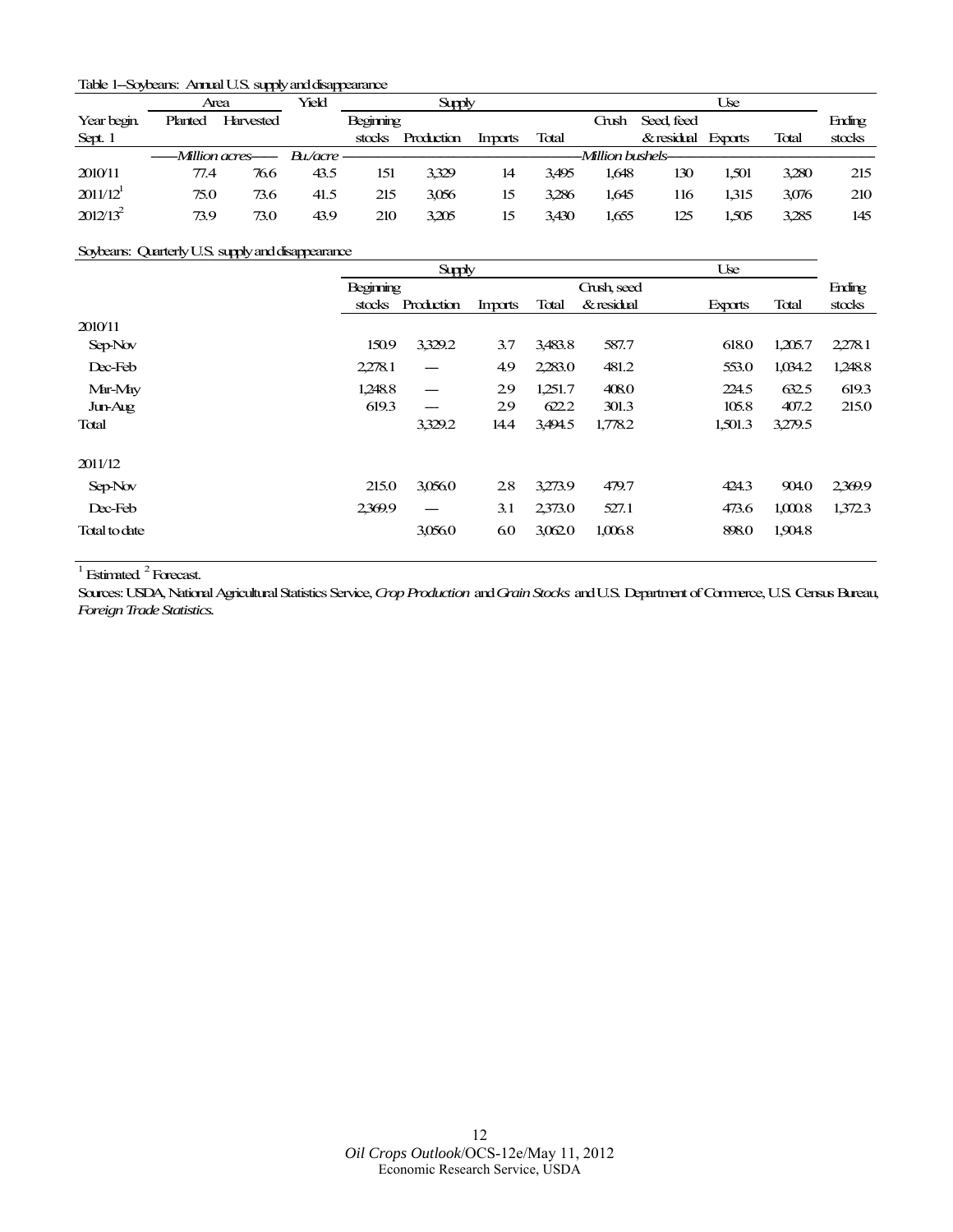#### <span id="page-12-0"></span>Table 2--Soybean meal: U.S. supply and disappearance

|                        |           | <b>Supply</b> |         | Disappearance      |          |         |        |        |  |
|------------------------|-----------|---------------|---------|--------------------|----------|---------|--------|--------|--|
| Year begin.            | Beginning |               |         |                    |          |         |        | Ending |  |
| $\alpha$ . 1           | stocks    | Production    | Imports | Total              | Domestic | Exports | Total  | stocks |  |
|                        |           |               |         | $1,000$ short tons |          |         |        |        |  |
| 2010/11                | 302       | 39,251        | 179     | 39,731             | 30,278   | 9,104   | 39,381 | 350    |  |
| $2011/12$ <sup>1</sup> | 350       | 39,750        | 200     | 40,300             | 30,900   | 9,100   | 40,000 | 300    |  |
| $2012/13^2$            | 300       | 39,435        | 165     | 39,900             | 31,200   | 8,400   | 39,600 | 300    |  |

 $1$  Estimated.  $2$  Forecast.

Source: USDA, World Agricultural Outlook Board, *World Agricultural Supply and Demand Estimates*.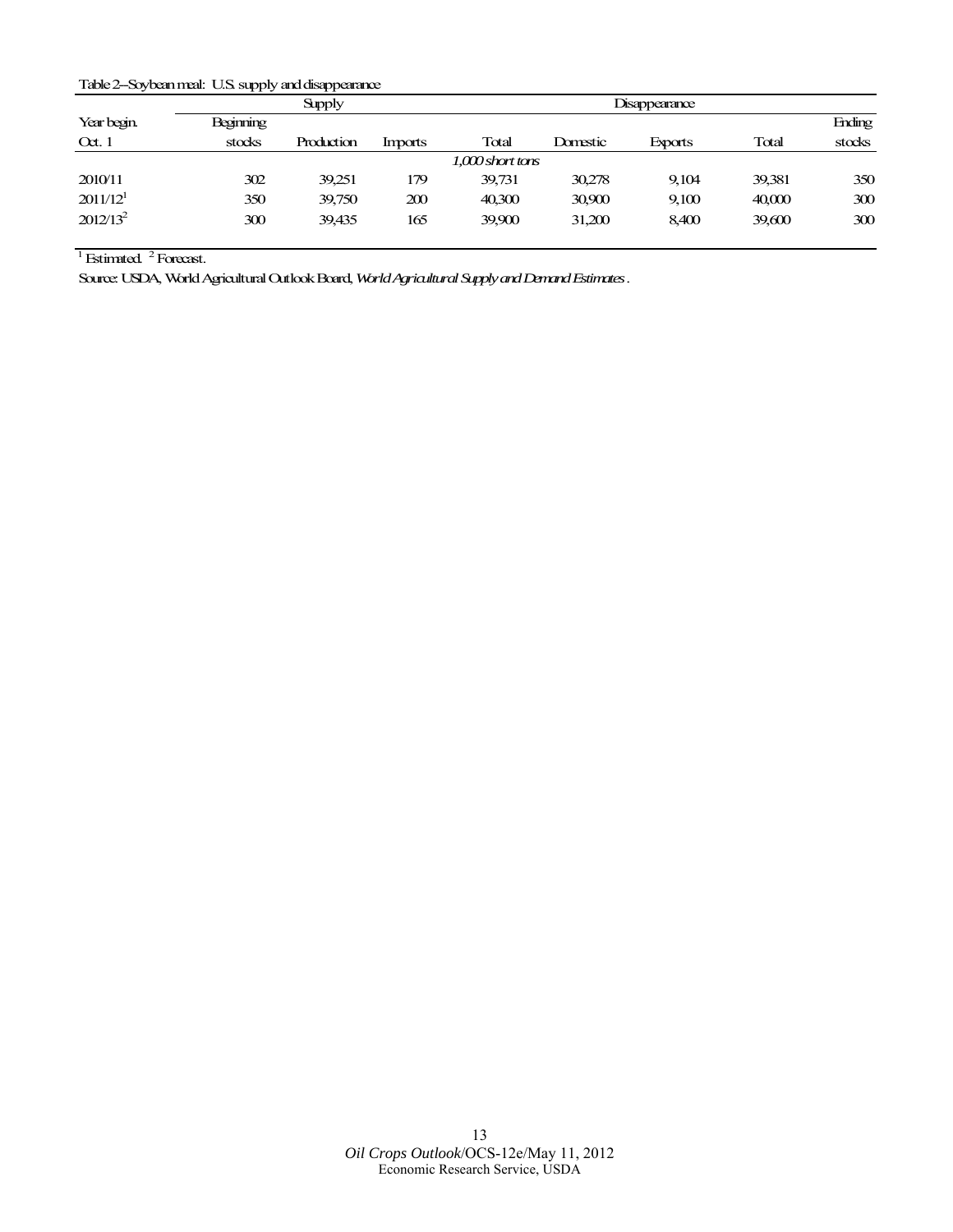<span id="page-13-0"></span>Table 3--Soybean oil: U.S. supply and disappearance

|                        |                  | <b>Supply</b> |         |                |          |         |        |        |
|------------------------|------------------|---------------|---------|----------------|----------|---------|--------|--------|
| Year begin.            | <b>Beginning</b> | Production    | Imports | Total          | Domestic | Exports | Total  | Ending |
| $\alpha$ . 1           | stocks           |               |         |                |          |         |        | stocks |
|                        |                  |               |         | Million pounds |          |         |        |        |
|                        |                  |               |         |                |          |         |        |        |
| 2010/11                | 3,406            | 18,888        | 159     | 22,452         | 16,794   | 3,233   | 20,027 | 2,425  |
| $2011/12$ <sup>1</sup> | 2,425            | 19,055        | 185     | 21,665         | 17,900   | 1,200   | 19,100 | 2,565  |
| $2012/13^2$            | 2,565            | 18.915        | 195     | 21,675         | 18,200   | 1,250   | 19,450 | 2,225  |
|                        |                  |               |         |                |          |         |        |        |

Source: USDA, World Agricultural Outlook Board, *World Agricultural Supply and Demand Estimates.*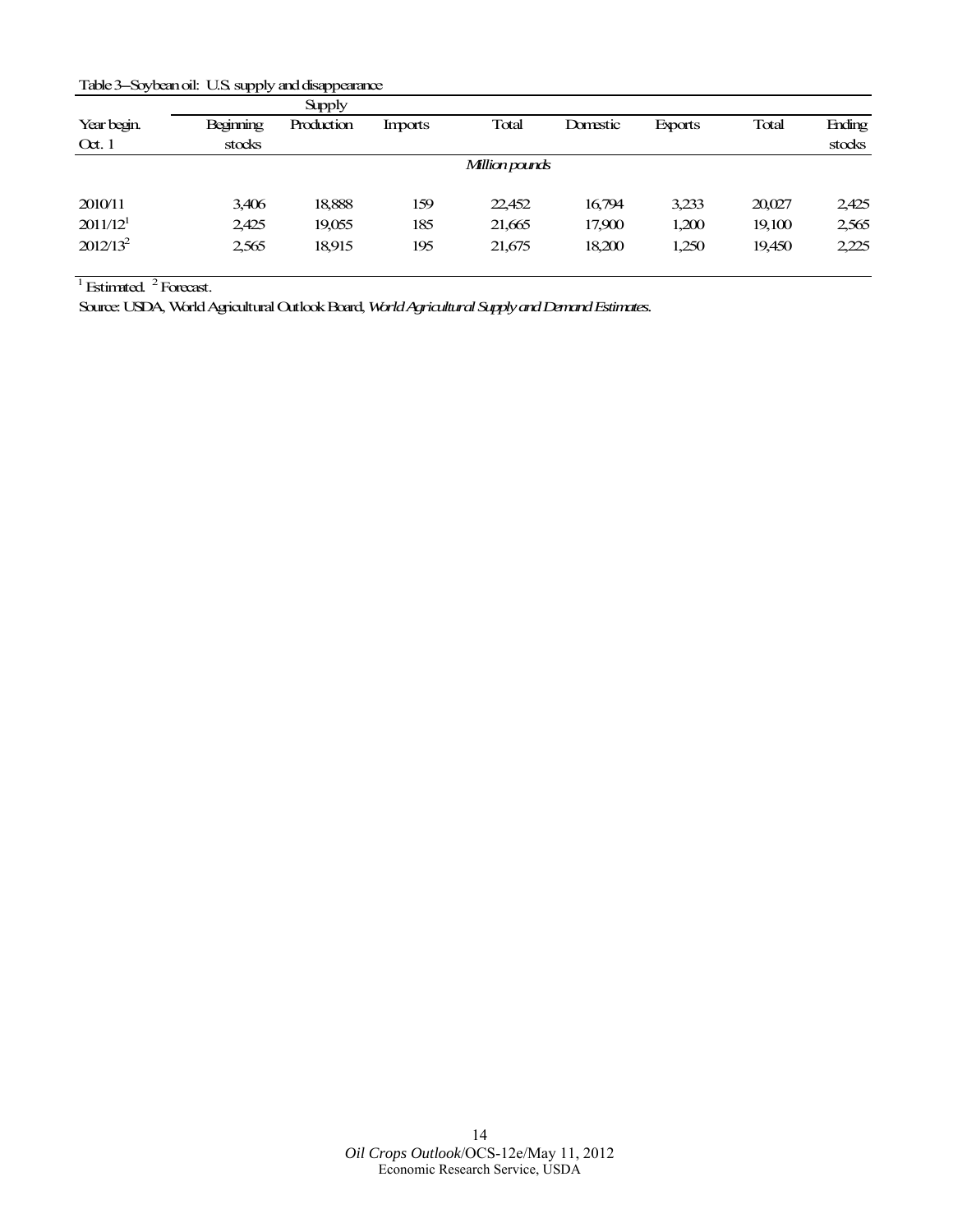<span id="page-14-0"></span>Table 4-Cottonseed: U.S. supply and disappearance

|                        |                  | <b>Supply</b> |         |                    |       | Disappearance |       |       |        |  |
|------------------------|------------------|---------------|---------|--------------------|-------|---------------|-------|-------|--------|--|
| Year begin.            | <b>Beginning</b> |               |         |                    |       |               |       |       | Ending |  |
| Aug 1                  | stocks           | Production    | Imports | Total              | Crush | Exports       | Other | Total | stocks |  |
|                        |                  |               |         | $1,000$ short tons |       |               |       |       |        |  |
|                        |                  |               |         |                    |       |               |       |       |        |  |
| 2010/11                | 342              | 6,098         | 0       | 6.440              | 2,563 | 275           | 2.984 | 5,822 | 618    |  |
| $2011/12$ <sup>1</sup> | 618              | 5,370         | 100     | 6,088              | 2,400 | 160           | 3,098 | 5,658 | 430    |  |
| $2012/13^2$            | 430              | 5,985         | 0       | 6.415              | 2,500 | 300           | 3,115 | 5,915 | 500    |  |

Sources: USDA*,* National Agricultural Statistics Service, *Crop Production* and U.S. Department of Commerce,

U.S. Census Bureau, *Foreign Trade Statistics.*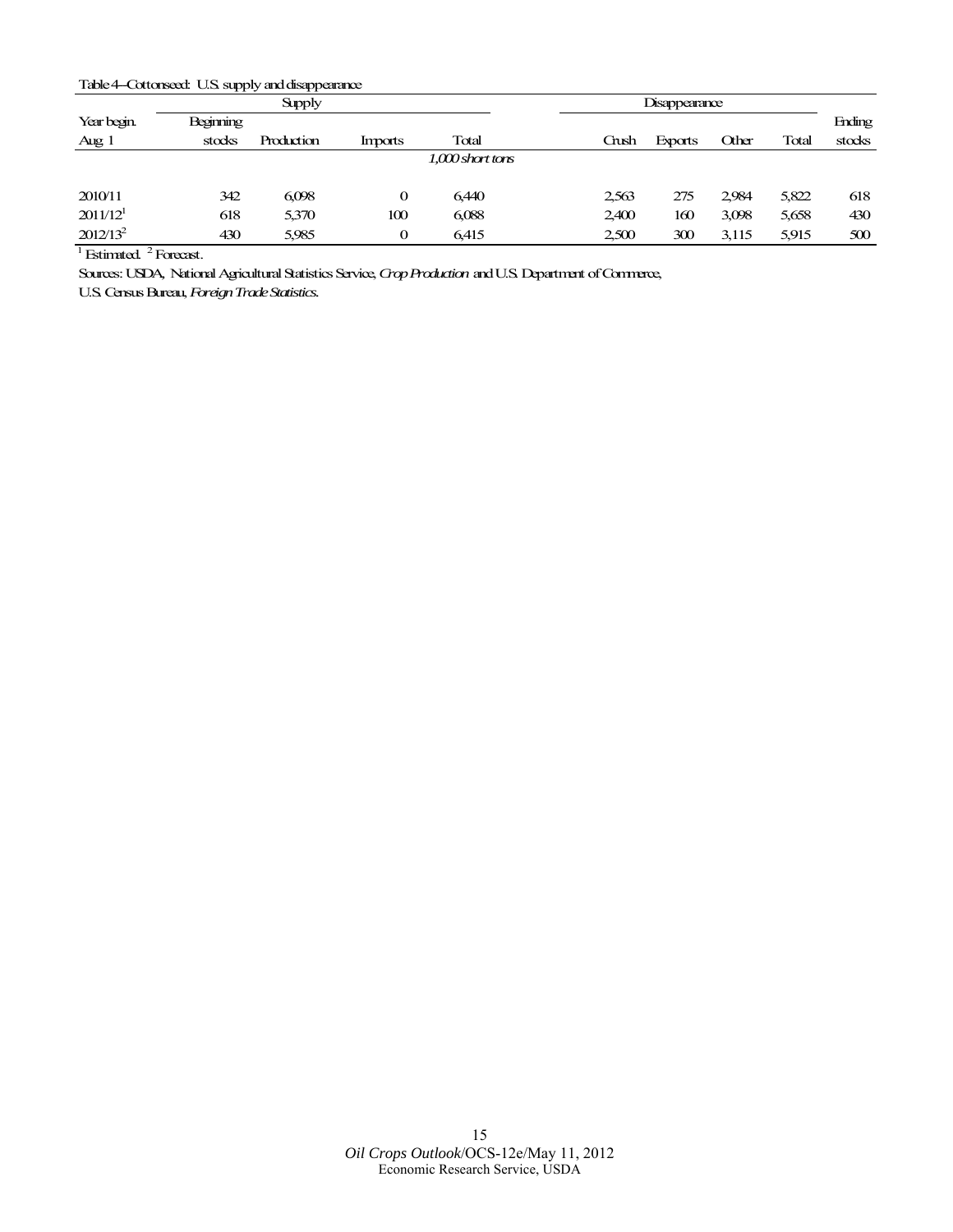<span id="page-15-0"></span>Table 5--Cottonseed meal: U.S. supply and disappearance

|                        |                  | <b>Supply</b> |            |                    | Disappearance |                |       |        |  |
|------------------------|------------------|---------------|------------|--------------------|---------------|----------------|-------|--------|--|
| Year begin.            | <b>Beginning</b> |               |            |                    |               |                |       | Ending |  |
| $\alpha$ . 1           | stocks           | Imports       | Production | Total              | Domestic      | <b>Exports</b> | Total | stocks |  |
|                        |                  |               |            | $1,000$ short tons |               |                |       |        |  |
|                        |                  |               |            |                    |               |                |       |        |  |
| 2010/11                | 54               | 0             | 1,163      | 1.217              | 1,080         | 93             | 1,172 | 45     |  |
| $2011/12$ <sup>1</sup> | 45               | 0             | 1,090      | 1,135              | 1,000         | 85             | 1,085 | 50     |  |
| $2012/13^2$            | 50               | 0             | 1,125      | 1,175              | 1,040         | 85             | 1,125 | 50     |  |

Source: USDA, Foreign Agricultural Service, *PS&D Online.*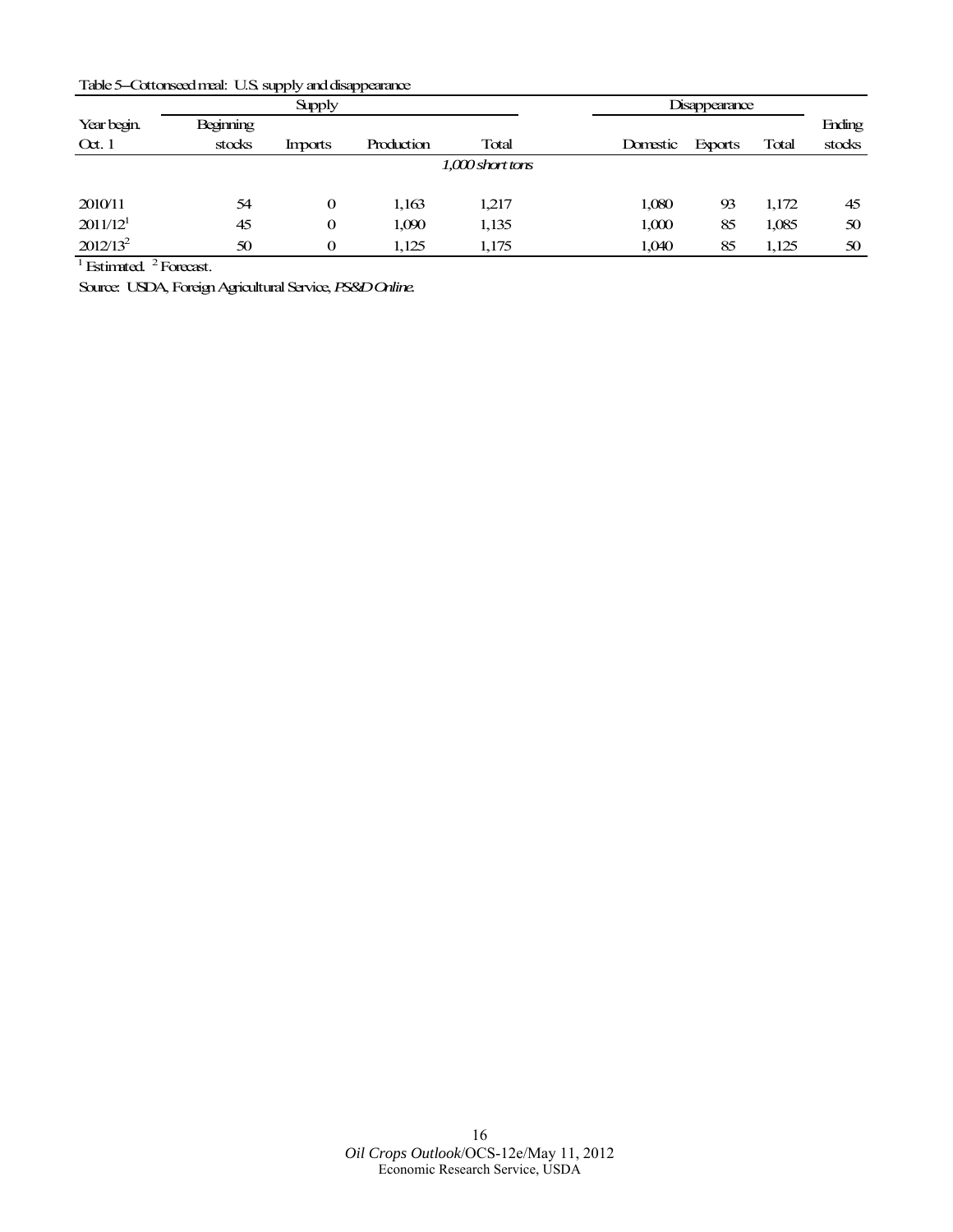<span id="page-16-0"></span>Table 6-Cottonseed oil: U.S. supply and disappearance

|                      |                  | <b>Supply</b> |            |                | Disappearance |                |       |               |
|----------------------|------------------|---------------|------------|----------------|---------------|----------------|-------|---------------|
| Year begin.          | <b>Beginning</b> |               |            |                |               |                |       | <b>Ending</b> |
| $\alpha$ . 1         | stocks           | Imports       | Production | Total          | Domestic      | <b>Exports</b> | Total | stocks        |
|                      |                  |               |            | Million pounds |               |                |       |               |
|                      |                  |               |            |                |               |                |       |               |
| 2010/11              | 93               | 0             | 835        | 928            | 599           | 164            | 763   | 165           |
| 2011/12 <sup>1</sup> | 165              | 10            | 755        | 930            | 580           | 250            | 830   | 100           |
| $2012/13^2$          | 100              | 0             | 800        | 900            | 670           | 130            | 800   | 100           |

Source: USDA, Foreign Agricultural Service, *PS&D Online.*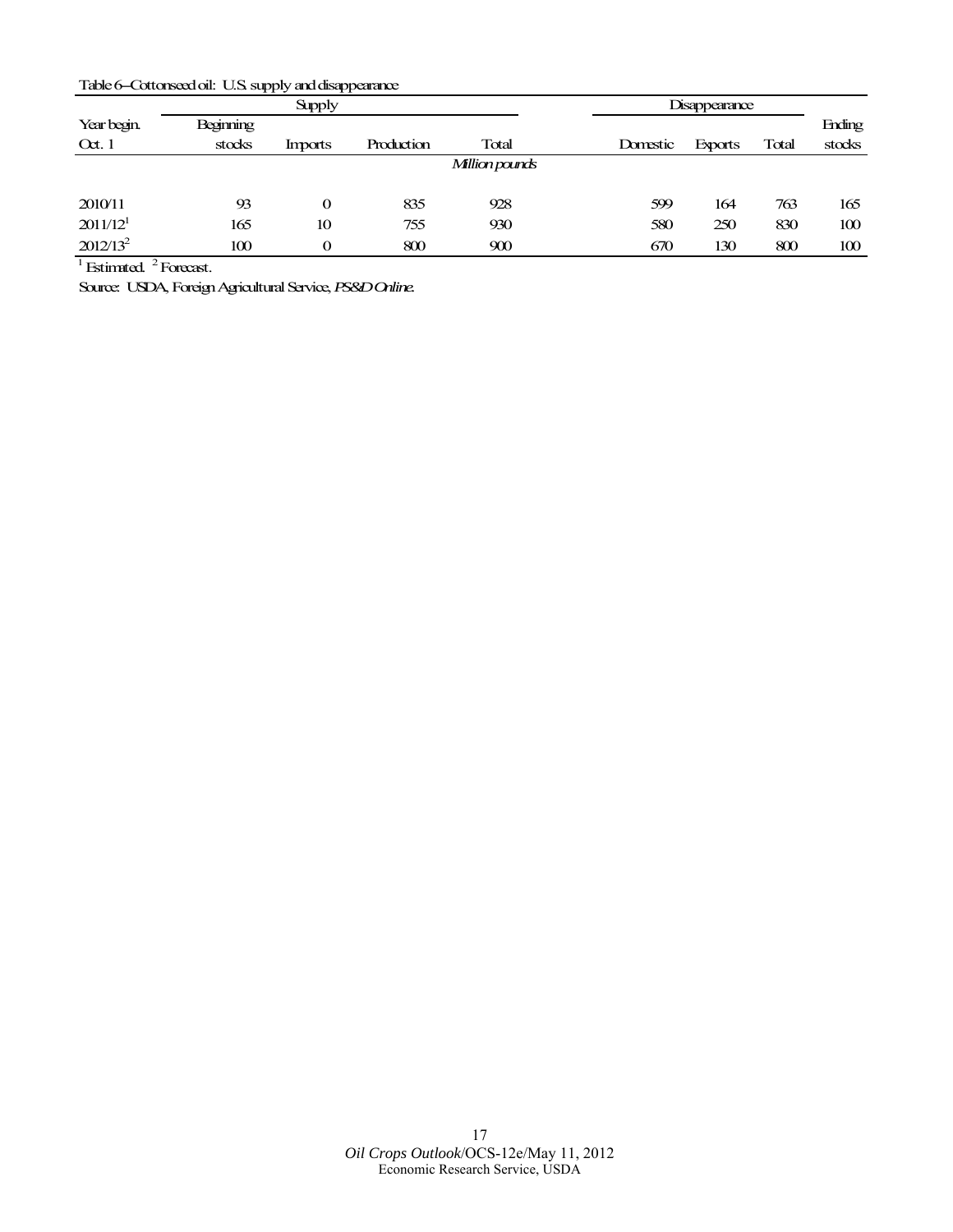#### <span id="page-17-0"></span>Table 7--Peanuts: U.S. supply and disappearance

|                        | Area                    |           | Yield              | <b>Supply</b>    |     |                           | Disappearance |                |       |           |                  |       |        |
|------------------------|-------------------------|-----------|--------------------|------------------|-----|---------------------------|---------------|----------------|-------|-----------|------------------|-------|--------|
| Year begin.            | Planted                 | Harvested |                    | <b>Beginning</b> |     |                           |               | Domestic       |       | Seed $\&$ |                  |       | Ending |
| Aug 1                  |                         |           |                    |                  |     | stocks Imports Production | Total         | food           | Crush |           | residual Exports | Total | stocks |
|                        | $---1.000$ acres------- |           | <i>Pounds/acre</i> |                  |     |                           |               | Million pounds |       |           |                  |       |        |
|                        |                         |           |                    |                  |     |                           |               |                |       |           |                  |       |        |
| 2010/11                | 1,288                   | 1.255     | 3.312              | 1.829            | 65  | 4.157                     | 6.050         | 2840           | 587   | 502       | 606              | 4.534 | 1,516  |
| $2011/12$ <sup>1</sup> | 1.141                   | 1,098     | 3.313              | .516             | 200 | 3,636                     | 5,352         | 2970           | 575   | 377       | 525              | 4.447 | 905    |
| $2012/13^2$            | .422                    | .394      | 3.382              | 905              | 100 | 4,715                     | 5.720         | 3,018          | 505   | 484       | 550              | 4,557 | 1,163  |

 $1$  Estimated.  $2$  Forecast.

Sources: USDA, National Agricultural Statistics Service, *Crop Production* and *Peanut Stocks and Processing,*and U.S. Department of Commerce,

U.S. Census Bureau, *Foreign Trade Statistics.*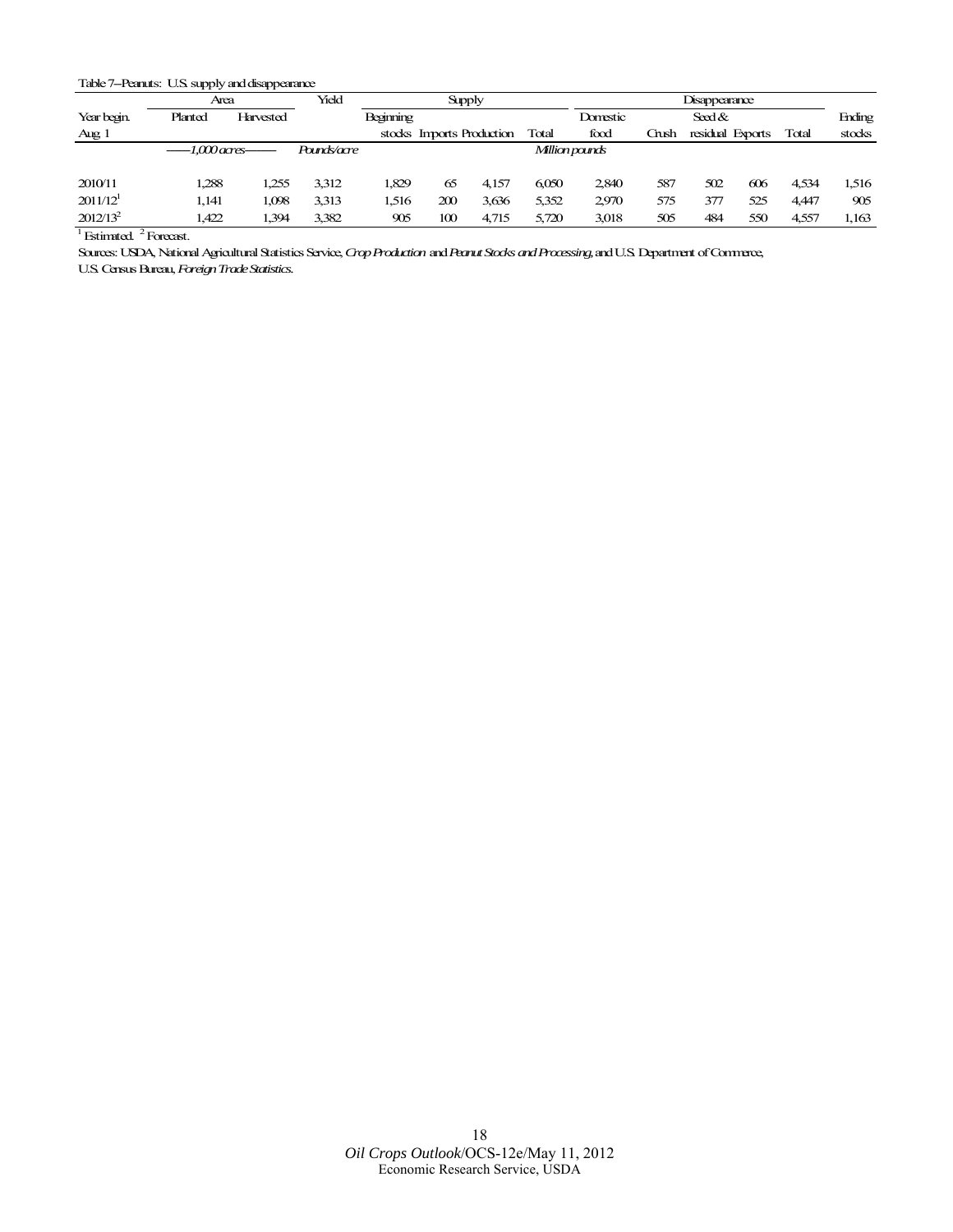| Marketing            | Soybeans <sup>2</sup>         | Cottonseed <sup>3</sup> | Sunflowerseed <sup>2</sup> | Canola <sup>4</sup> | Peanuts <sup>3</sup> | Flaxseed <sup>4</sup> |
|----------------------|-------------------------------|-------------------------|----------------------------|---------------------|----------------------|-----------------------|
| year                 |                               |                         |                            |                     |                      |                       |
|                      | <b><i><u>\$bushel</u></i></b> | \$⁄ton                  | $\mathcal{S}$ cwt.         | \$⁄cut.             | Cents/pound          | \$/bushet             |
|                      |                               |                         |                            |                     |                      |                       |
| 2001/02              | 4.38                          | 90.50                   | 9.62                       | 8.77                | 23.40                | 4.29                  |
| 2002/03              | 5.53                          | 101.00                  | 12.10                      | 10.60               | 18.20                | 5.77                  |
| 2003/04              | 7.34                          | 117.00                  | 12.10                      | 10.60               | 19.30                | 5.88                  |
| 2004/05              | 5.74                          | 107.00                  | 13.70                      | 10.70               | 18.90                | 8.07                  |
| 2005/06              | 5.66                          | 96.00                   | 12.10                      | 9.62                | 17.30                | 5.94                  |
| 2006/07              | 6.43                          | 111.00                  | 14.50                      | 11.90               | 17.70                | 5.80                  |
| 2007/08              | 10.10                         | 162.00                  | 21.70                      | 18.30               | 20.50                | 13.00                 |
| 2008/09              | 9.97                          | 223.00                  | 21.80                      | 18.70               | 23.00                | 12.70                 |
| 2009/10              | 9.59                          | 158.00                  | 15.10                      | 16.20               | 21.70                | 8.15                  |
| 2010/11              | 11.30                         | 161.00                  | 23.30                      | 19.30               | 22.50                | 12.20                 |
| 2011/12 <sup>1</sup> | 12.35                         | 258.00                  | 29.05                      | 24.00               | 30.00                | 14.05                 |
| 2012/13 <sup>1</sup> | 12.00-14.00                   | 255-265                 | 24.35-27.65                | 23.35-26.65         | 30.85-34.15          | 13.00-15.00           |
| 2010/11              |                               |                         |                            |                     |                      |                       |
| Septenber            | 9.98                          | 154.00                  | 18.10                      | 17.40               | 19.90                | 10.80                 |
| October              | 10.20                         | 158.00                  | 19.90                      | 18.20               | 21.40                | 11.80                 |
| November             | 11.10                         | 162.00                  | 18.70                      | 19.10               | 22.30                | 12.60                 |
| December             | 11.60                         | 163.00                  | 20.60                      | 19.50               | 24.00                | 13.10                 |
| January              | 11.60                         | 165.00                  | 21.90                      | 20.30               | 23.00                | 13.80                 |
| February             | 12.70                         | 172.00                  | 27.40                      | 20.40               | 23.50                | 15.30                 |
| March                | 12.70                         | NA                      | 28.30                      | 23.40               | 23.40                | 13.70                 |
| April                | 13.10                         | NA                      | 28.80                      | 24.80               | 23.10                | 13.50                 |
| May                  | 13.20                         | <b>NA</b>               | 30.00                      | 23.50               | 22.80                | 14.20                 |
| June                 | 13.20                         | NA                      | 29.00                      | 25.10               | 23.30                | 15.40                 |
| July                 | 13.20                         | NA                      | 30.40                      | 24.30               | 23.90                | 15.40                 |
| August               | 13.40                         | 213.00                  | 32.20                      | 23.10               | 23.20                | 14.30                 |
| 2011/12              |                               |                         |                            |                     |                      |                       |
| Septenber            | 12.20                         | 245.00                  | 32.90                      | 23.20               | 23.20                | 13.50                 |
| October              | 11.70                         | 245.00                  | 29.60                      | 22.70               | 28.30                | 13.90                 |
| November             | 11.70                         | 269.00                  | 29.00                      | 23.30               | 33.10                | 14.00                 |
| December             | 11.50                         | 264.00                  | 29.60                      | 23.00               | 30.80                | 13.60                 |
| January              | 11.90                         | 281.00                  | 28.70                      | 23.30               | 33.60                | 13.60                 |
| February             | 12.20                         | 275.00                  | 29.60                      | 24.80               | 32.90                | 13.30                 |
| March                | 13.00                         | <b>NA</b>               | 28.50                      | 27.10               | 34.80                | 13.80                 |
| April <sup>1</sup>   | 13.80                         | NA                      | 27.90                      | 28.70               | 35.00                | 14.60                 |
|                      |                               |                         |                            |                     |                      |                       |

<span id="page-18-0"></span>Table 8--Oilseed prices received by U.S. farmers

 $1$  Preliminary.  $2$  September-August.  $3$ August-July.  $4$  July-June.

NA=Not available.

Source: USDA, National Agricultural Statistics Service, *Agricultural Prices.*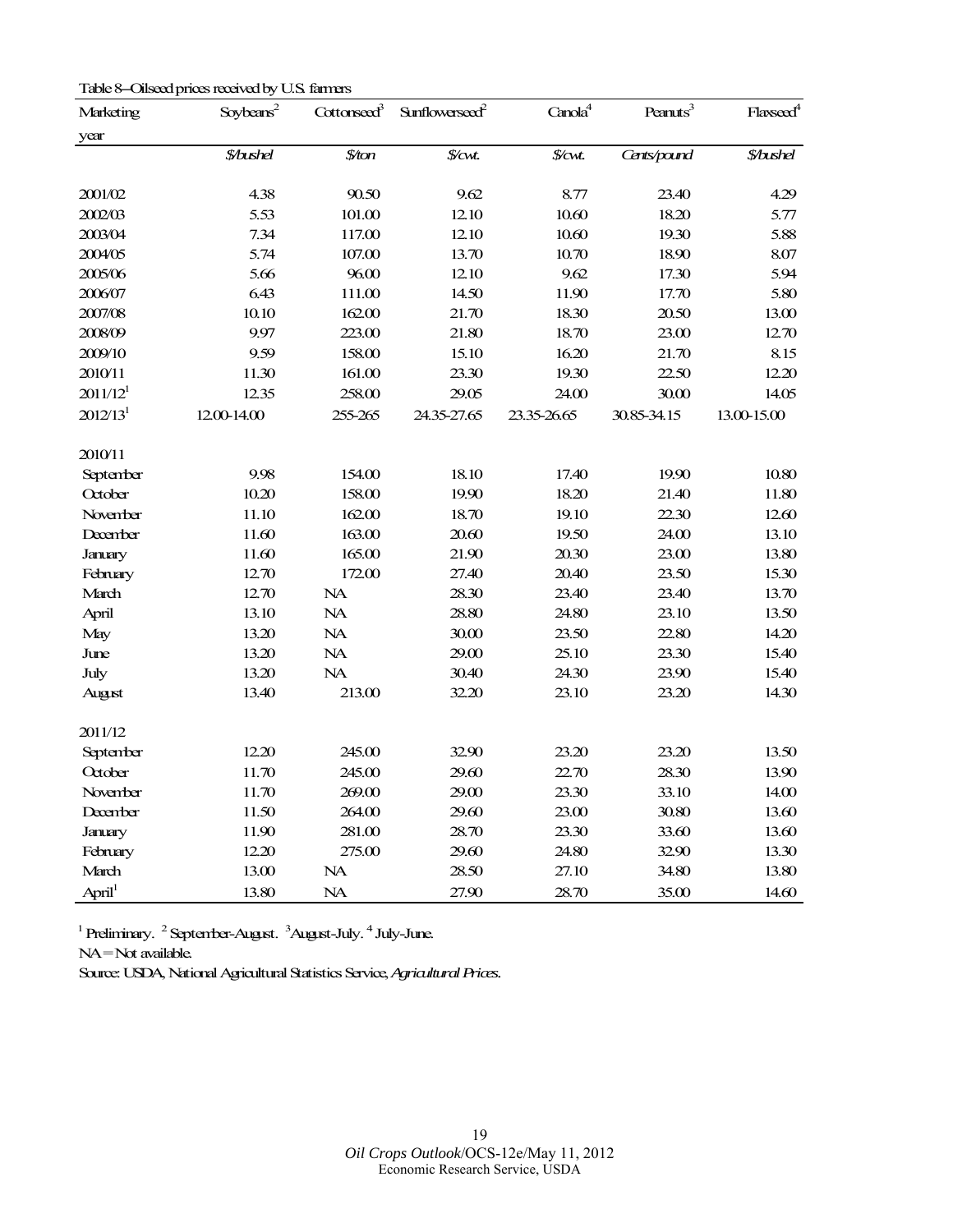<span id="page-19-0"></span>

| Table 9–U.S. vegetable oil and fats prices |
|--------------------------------------------|
|--------------------------------------------|

| Marketing                   | Soybean          | Cottonseed            | Sunflower            | Canola           | Peanut           | Com       | Lard $\bar{6}$ | Edible                 |
|-----------------------------|------------------|-----------------------|----------------------|------------------|------------------|-----------|----------------|------------------------|
| year                        | $\mathsf{oil}^2$ | $\delta$ <sup>3</sup> | $\mathrm{oil}^{\,4}$ | $\mathsf{oil}^4$ | $\mathrm{oil}^5$ | $\delta$  |                | $t$ allow <sup>6</sup> |
|                             |                  |                       |                      | Cents/pound      |                  |           |                |                        |
|                             |                  |                       |                      |                  |                  |           |                |                        |
| 2001/02                     | 16.46            | 17.98                 | 23.25                | 23.45            | 32.23            | 19.14     | 13.55          | 13.87                  |
| 2002/03                     | 22.04            | 37.75                 | 33.13                | 29.75            | 46.70            | 28.17     | 18.13          | 17.80                  |
| 2003/04                     | 29.97            | 31.21                 | 33.42                | 33.76            | 60.84            | 28.43     | 26.13          | 22.37                  |
| 2004/05                     | 23.01            | 28.01                 | 43.71                | 30.78            | 53.63            | 27.86     | 21.80          | 18.48                  |
| 2005/06                     | 23.41            | 29.47                 | 40.64                | 31.00            | 44.48            | 25.18     | 21.74          | 18.16                  |
| 2006/07                     | 31.02            | 35.70                 | 58.03                | 40.57            | 5299             | 31.80     | 28.43          | 27.32                  |
| 2007/08                     | 52.03            | 73.56                 | 91.15                | 65.64            | 94.53            | 69.40     | 40.85          | 41.68                  |
| 2008/09                     | 32.16            | 37.10                 | 50.24                | 39.54            | 78.49            | 32.75     | 26.72          | 25.47                  |
| 2009/10                     | 35.95            | 40.27                 | 52.80                | 42.88            | 59.62            | 39.29     | 31.99          | 32.26                  |
| 2010/11                     | 53.20            | 54.50                 | 86.12                | 58.68            | 77.24            | 60.76     | 51.52          | 51.34                  |
| $2011/12^1$                 | 53.50            | 55.00                 | 86.00                | 58.50            | 98.50            | 58.00     | 53.25          | 52.25                  |
| 2012/13 <sup>1</sup>        | 52.5-56.5        | 54.5-58.5             | 880-920              | 58.062.0         | 97.5-101.5       | 58.0-62.0 | 48.5-52.5      | 48.0-52.0              |
|                             |                  |                       |                      |                  |                  |           |                |                        |
| 2010/11                     |                  |                       |                      |                  |                  |           |                |                        |
| October                     | 44.02            | 47.20                 | 56.00                | 51.45            | 71.40            | 47.50     | 46.64          | 37.00                  |
| November                    | 47.62            | 50.75                 | 63.00                | 53.63            | 75.13            | 51.96     | 37.32          | 41.75                  |
| December                    | 51.51            | 54.00                 | 62.90                | 58.25            | 77.90            | 54.71     | 38.30          | 45.00                  |
| <b>January</b>              | 53.84            | 55.92                 | 74.13                | 59.50            | 80.06            | 57.91     | 48.50          | 50.10                  |
| February                    | 54.21            | 56.75                 | 85.63                | 60.13            | 79.63            | 63.39     | 49.60          | 49.90                  |
| March                       | 54.07            | 55.50                 | 96.75                | 60.25            | 77.50            | 67.72     | 52.00          | 51.75                  |
| April                       | 56.65            | 57.70                 | 101.20               | 62.05            | 78.70            | 68.89     | 51.50          | 52.83                  |
| May                         | 56.09            | 5606                  | 103.75               | 60.19            | 82.81            | 68.33     | 54.31          | 53.87                  |
| June                        | 55.68            | 55.25                 | 103.25               | 59.56            | 78.50            | 66.70     | 56.75          | 57.41                  |
| July                        | 55.16            | 54.75                 | 97.00                | 60.70            | 88.05            | 62.00     | 63.00          | 60.89                  |
| August                      | 54.39            | 54.75                 | 95.00                | 6000             | 95.56            | 62.00     | 58.96          | 56.35                  |
| September                   | 55.13            | 55.35                 | 94.80                | 58.45            | 97.50            | 57.95     | 61.33          | 59.28                  |
| 2011/12                     |                  |                       |                      |                  |                  |           |                |                        |
| October                     | 51.73            | 51.56                 | 92.50                | 56.81            | 97.00            | 54.24     | 61.10          | 5209                   |
| November                    | 51.44            | 50.50                 | 91.00                | 56.13            | 98.75            | 53.98     | 48.86          | 45.51                  |
| December                    | 50.17            | 51.10                 | 91.00                | 55.40            | 96.10            | 53.36     | 48.71          | 50.78                  |
| January                     | 50.99            | 52.19                 | 88.75                | 55.06            | 95.81            | 54.00     | <b>NA</b>      | 51.10                  |
| February                    | 52.36            | 54.56                 | 86.00                | 56.94            | 95.00            | 56.30     | 52.55          | 53.17                  |
| March                       | 53.43            | 55.95                 | 82.00                | 59.10            | 9660             | 59.31     | 54.60          | 52.24                  |
| $\Delta p$ ril <sup>1</sup> | 54.96            | 56.88                 | 79.00                | 60.94            | 102.38           | 60.75     | 52.59          | 49.00                  |

 $1$  Preliminary.  $2$  Decatur, IL.  $3$  PBSY Greenwood, MS.  $4$  Midwest.  $5$  Southeast mills.  $6$  Chicago.

Sources: USDA, Agricultural Marketing Service, *Monthly Feedstuff Prices* and *Milling and Baking News.*